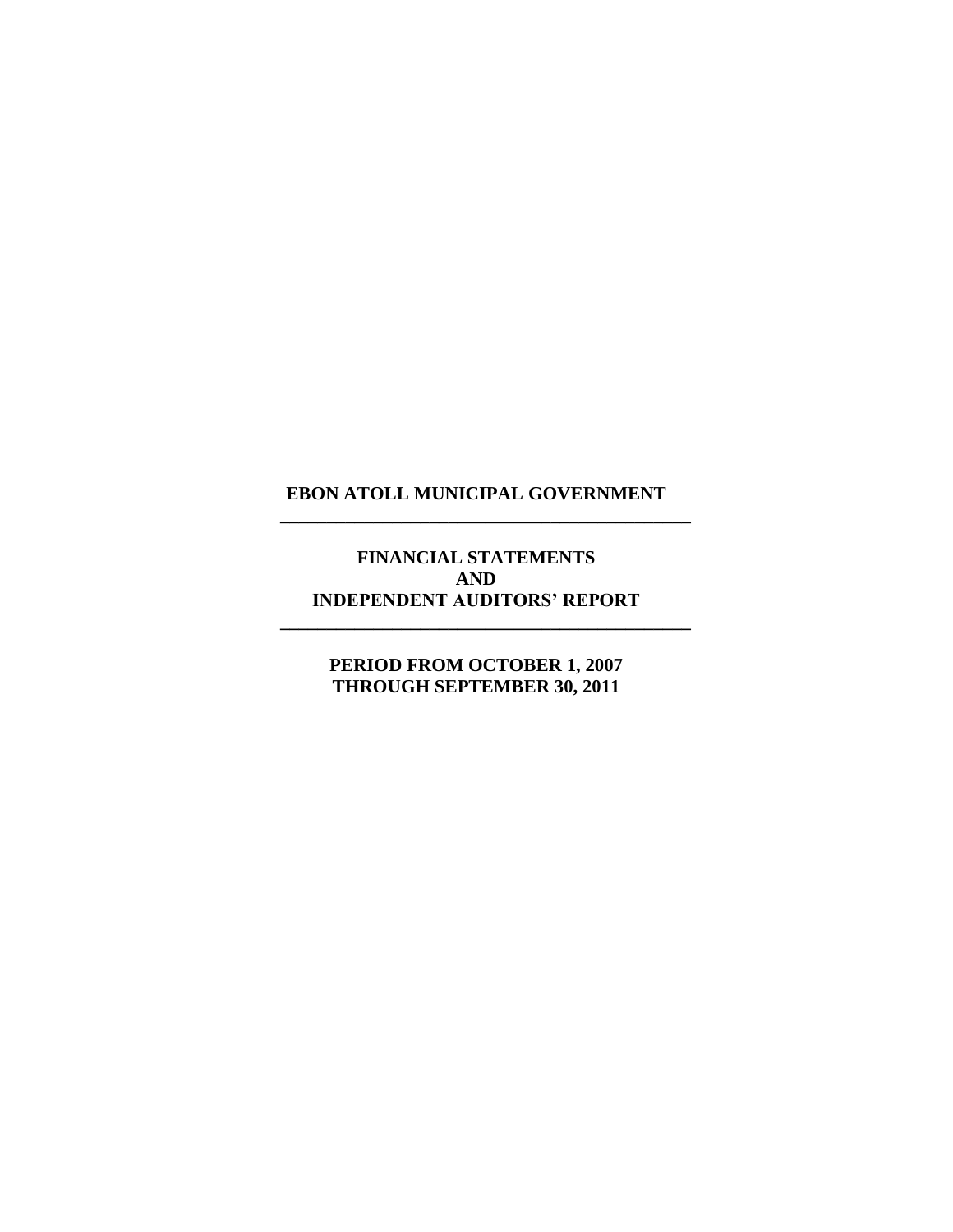Period from October 1, 2007 through September 30, 2011

# TABLE OF CONTENT

Page No.

### 1. BASIC FINANCIAL STATEMENTS

|    | Independent Auditor's Report                                                                                                                                                                                                    |    |
|----|---------------------------------------------------------------------------------------------------------------------------------------------------------------------------------------------------------------------------------|----|
|    | Schedule of Cash Receipts and Disbursements                                                                                                                                                                                     | 3  |
|    | Notes to Schedule of Cash receipts and Disbursements                                                                                                                                                                            | 4  |
| 2. | OTHER SUPPLEMENTARY INFORMATION                                                                                                                                                                                                 |    |
|    | Combining Schedule of Cash Receipts and Disbursements                                                                                                                                                                           | 6  |
| 3. | INDEPENDENT AUDITOR'S REPORT ON<br><b>INTERNAL CONTROL AND ON COMPLIANCE</b>                                                                                                                                                    |    |
|    | Independent Auditors' Report on Internal Control Over<br>Financial Reporting and on Compliance and Other Matters<br>Based upon the Engagement to Audit Financial Statements<br>In Accordance with Government Auditing Standards | 7  |
|    | Schedule of Findings and Responses                                                                                                                                                                                              | 9  |
|    | <b>Unresolved Prior Year Findings</b>                                                                                                                                                                                           | 31 |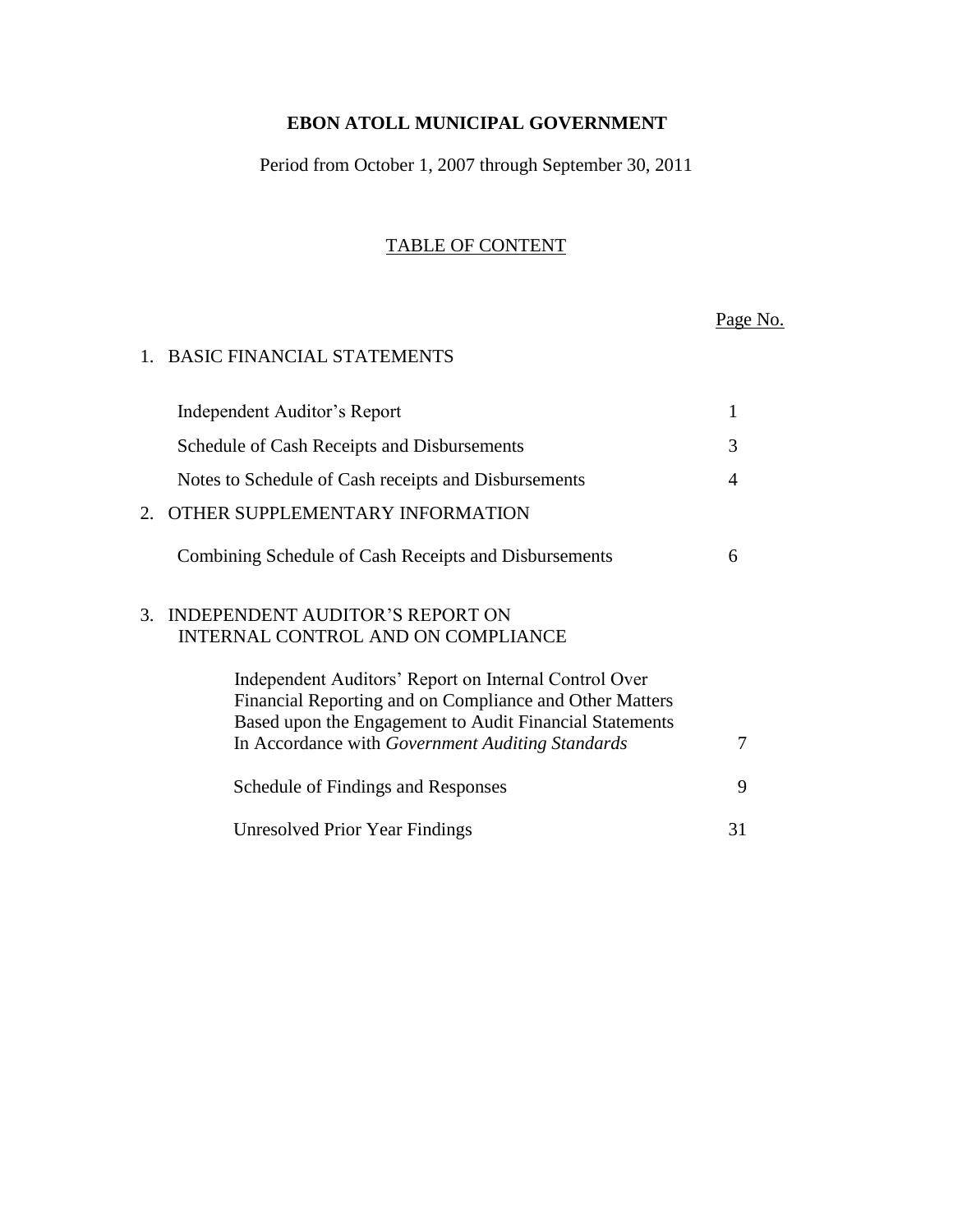

# **REPUBLIC OF THE MARSHALL ISLANDS OFFICE OF THE AUDITOR-GENERAL**

**P.O. Box 245 Majuro, Republic of the Marshall Islands 96960 Email Address**: patrjun@gmail.com **Web**: www.rmioag.com Telephone: Auditor-General:(692) 625-3192<br>Staff: (692) 625-3390  $(692)$  625-3390 Facsimile: (692) 625-5135 Fraud Hotline:<br>Telephone:  $(692)$  625-1155 Facsimile: (692) 625-1156

## **INDEPENDENT AUDITORS' REPORT**

Honorable Ione Debrum Mayor Ebon Atoll Municipal Government Republic of the Marshall Islands

We were engaged to audit the accompanying schedule of cash receipts and disbursements of the Ebon Atoll Municipal Government (EAMG) for the period from October 1, 2007 through September 30, 2011. This financial statement is the responsibility of the management of EAMG.

Because of inadequacies in EAMG's accounting records, we were unable to form an opinion regarding the amounts recorded as cash receipts and disbursements in the accompanying financial statement (stated at \$187,622 and \$107,341, respectively).

As described in Note 2, this financial statement was prepared on the basis of cash receipts and disbursements, which is a comprehensive basis of accounting other than accounting principles generally accepted in the United States of America.

Because of the significance of the matter discussed in the second paragraph above, the scope of our work was not sufficient to enable us to express, and we do not express, an opinion on the financial statement referred to in the first paragraph.

In accordance with *Government Auditing Standards*, we have also issued our report, dated July 22, 2016, on our consideration of EAMG's internal control over financial reporting and on our tests of its compliance with certain provisions of laws, regulations, contracts, and grant agreements and other matters. The purpose of that report is to describe the scope of the testing of internal control over financial reporting and compliance and the results of that testing, and not to provide an opinion on internal control over financial reporting or on compliance. That report is an integral part of an engagement to audit financial statements in accordance with *Government Auditing Standards* and should be considered in assessing the results of our engagement to audit.

The Other Supplementary Information, on page 6, is presented for the purpose of additional analysis and is not a required part of the basic financial statement of EAMG. This supplementary information is the responsibility of the management of EAMG. The additional information was derived from and relates directly to the underlying accounting and other records used to prepare the financial statement. Because of the significance of the matter discussed in the second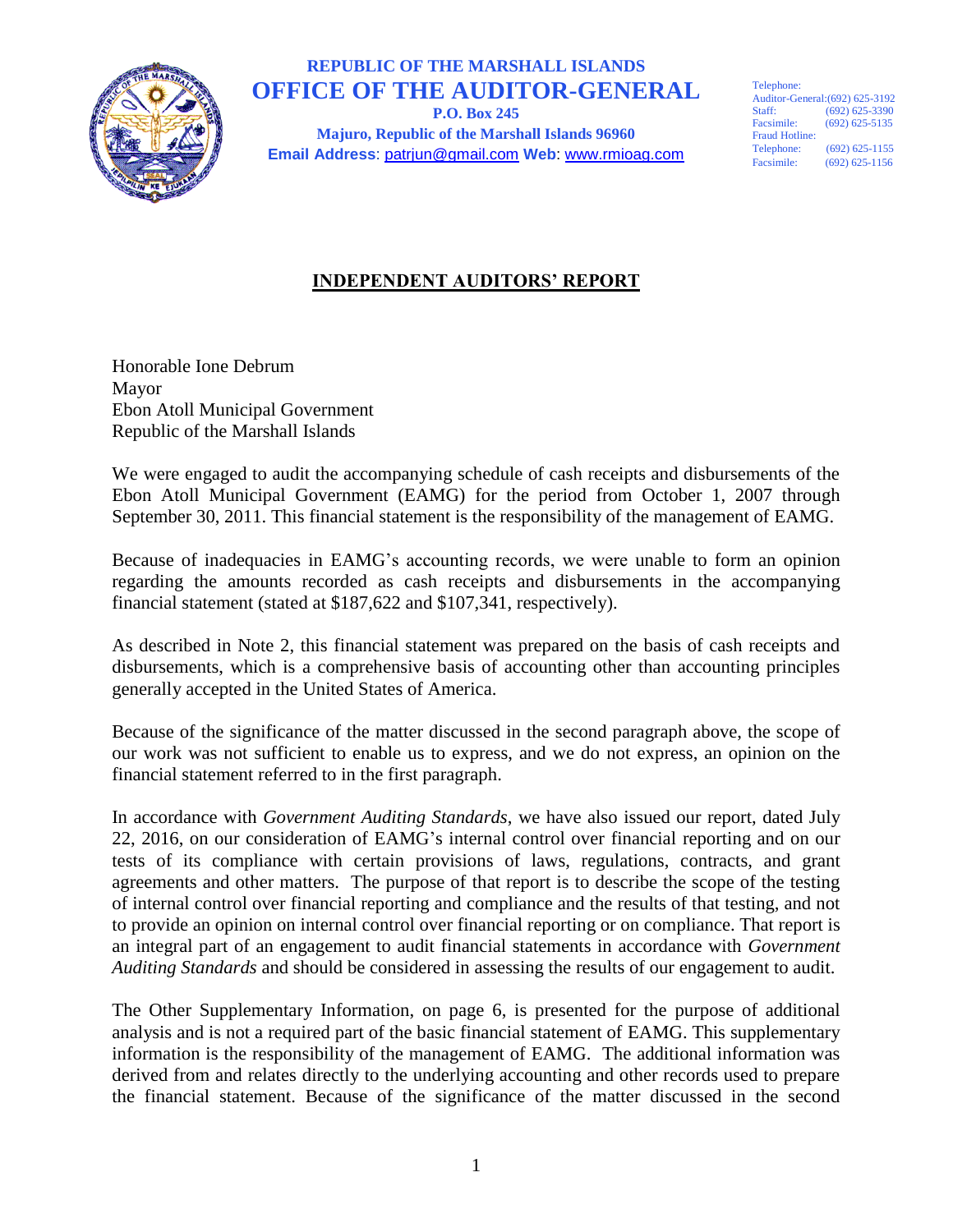paragraph above, the scope of our work was not sufficient to enable us to express and we do not express, an opinion on the supplementary information in relation to the basic financial statement taken as a whole.

July 22, 2016  $\mu$ Junior Patrick Auditor-General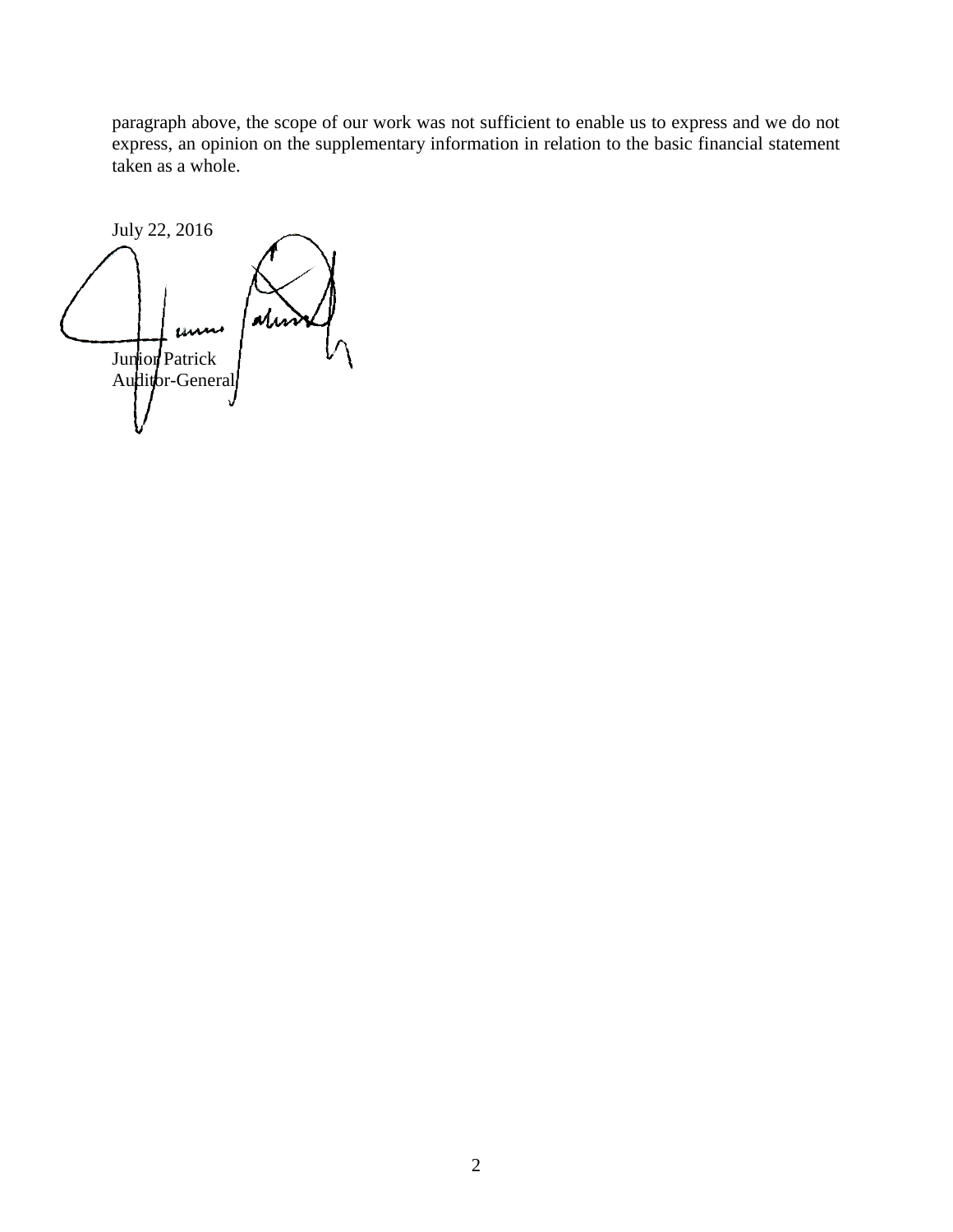Notes to Schedule of Cash Receipts and Disbursements Period from October 1, 2007 through September 30, 2011

#### (1) Organization

Ebon Atoll Municipal Government (EAMG) was established pursuant to Public Law 1981-2, the Local Government Act of the Republic of the Marshall Islands and operates under the Constitution of EAMG. EAMG is governed by an elect mayor, and 81 Council members.

#### (2) Basis of Accounting

The schedule of cash receipts and disbursements has been prepared on the cash basis of accounting. Receipts have been recognized when received in cash and disbursements have been recognized when cash is disbursed. The cash basis differs from accounting principles generally accepted in the United States of America primarily because receipts/revenues are recognized when earned and disbursements/expenses are recognized when paid rather than when the obligation is incurred.

EAMG is not required to adopt fund basis accounting for local governments in conformity with standards promulgated by Governmental Accounting Standards Boards (GASB). However, EAMG is required to comply with accounting system requirements established by the Republic of the Marshall Islands Ministry of Internal Affairs.

#### (3) Cash

As of September 30, 2011, the carrying amount of EAMG's total cash was \$81, which corresponds to the bank balance, and which is maintained in a financial institution subject to Federal Deposit Insurance Corporation (FDIC) insurance. EAMG does not require collateralization of its cash deposit in excess of FDIC deposit limits.

#### (4) Budget Process

The Constitution of EAMG states that "no taxes shall be imposed and no other revenues shall be raised and no money of the Local Government shall be expended unless authorized by law".

#### (5) RepMar Contributions

EAMG receives annual grant funding from the Government of the Republic of the Marshall Islands (RepMar) of \$17,053 from the Local Government Fund, which is distributed on a quarterly basis. This quarterly allotment is contingent upon EAMG providing financial reports and supporting documents. For the period from October 1, 2007 through September 30, 2011, EAMG received total grant funding of \$63,945 from RepMar.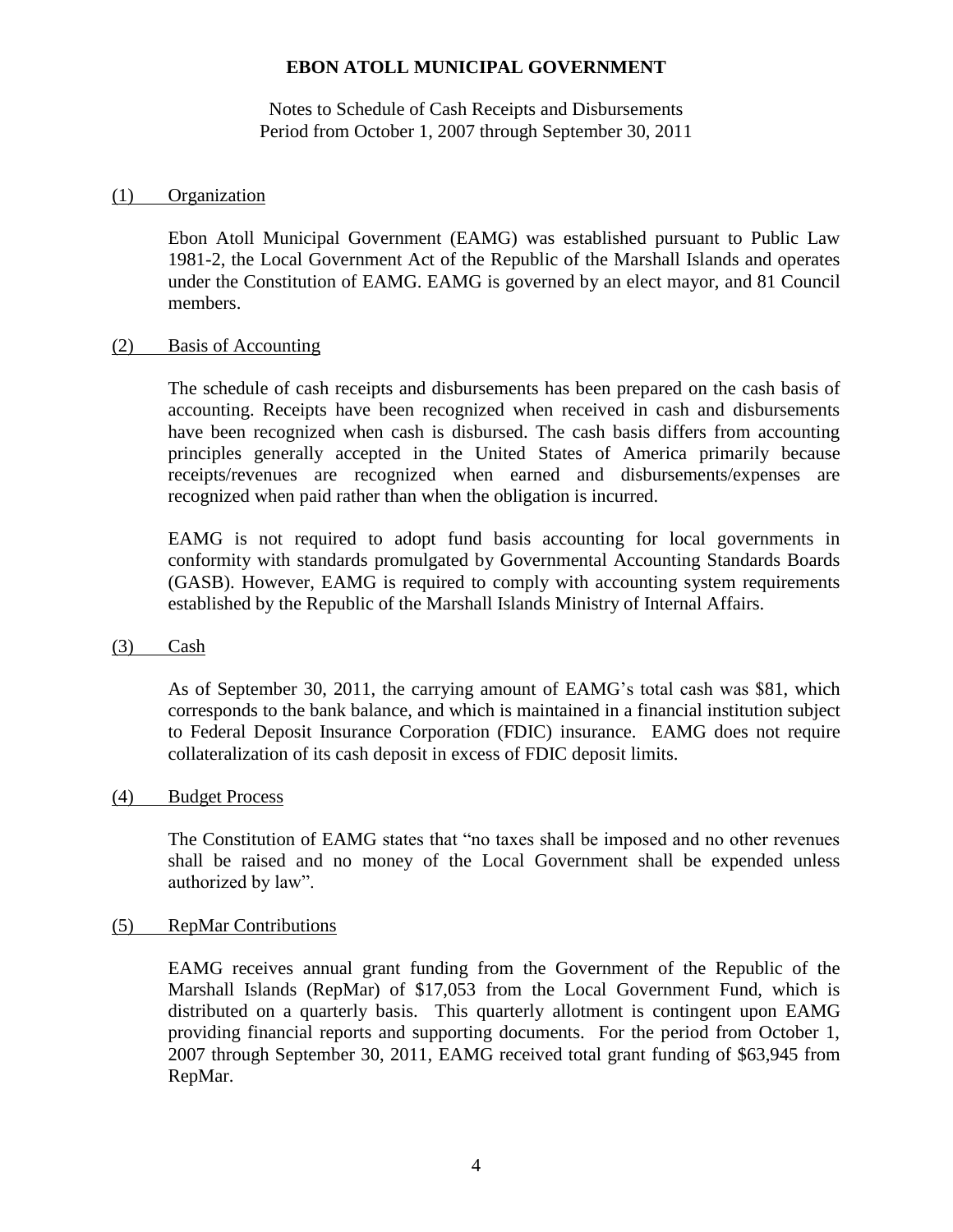Notes to Schedule of Cash Receipts and Disbursements Period from October 1, 2007 through September 30, 2011

### (5) RepMar Contributions, Continued

In addition, EAMG received annual appropriation grant funding from RepMar of \$100,000 from the Outer Islands Economic Development Fund (OIEDF) administered by Ministry of Finance. The disbursement of this grant funding is contingent upon EAMG providing proposal application and approved Council resolution. For the period from October 1, 2007 through September 30, 2011, EAMG received a total of \$23,500 from RepMar under this appropriation. Finally, EAMG receives annual appropriation grant funding from the Government of the Republic of the Marshall Islands (RepMar) of \$10,000 from the Grant-In-Aid Fund also administered by the Ministry of Finance. The disbursement of this grant funding is contingent upon EAMG providing community proposal and an approved resolution from the Council. For the period from October 1, 2007 through September 30, 2011, EAMG received a total of \$17,585 under this appropriation.

### (6) Other Contribution

On March 31, 2011, EAMG received funding from the Embassy of Japan totaling \$73,231 to install a solar unit on Enekoin Elementary School, Ebon Atoll. As of September 30, 2011, this project had yet to commence.

(7) Subsequent Events

On July 10, 2015, the Enekoin Elementary School solar project was completed at a total cost of \$52,633. Unexpended funds of \$20,598 were returned to the Embassy of Japan on January 6, 2016.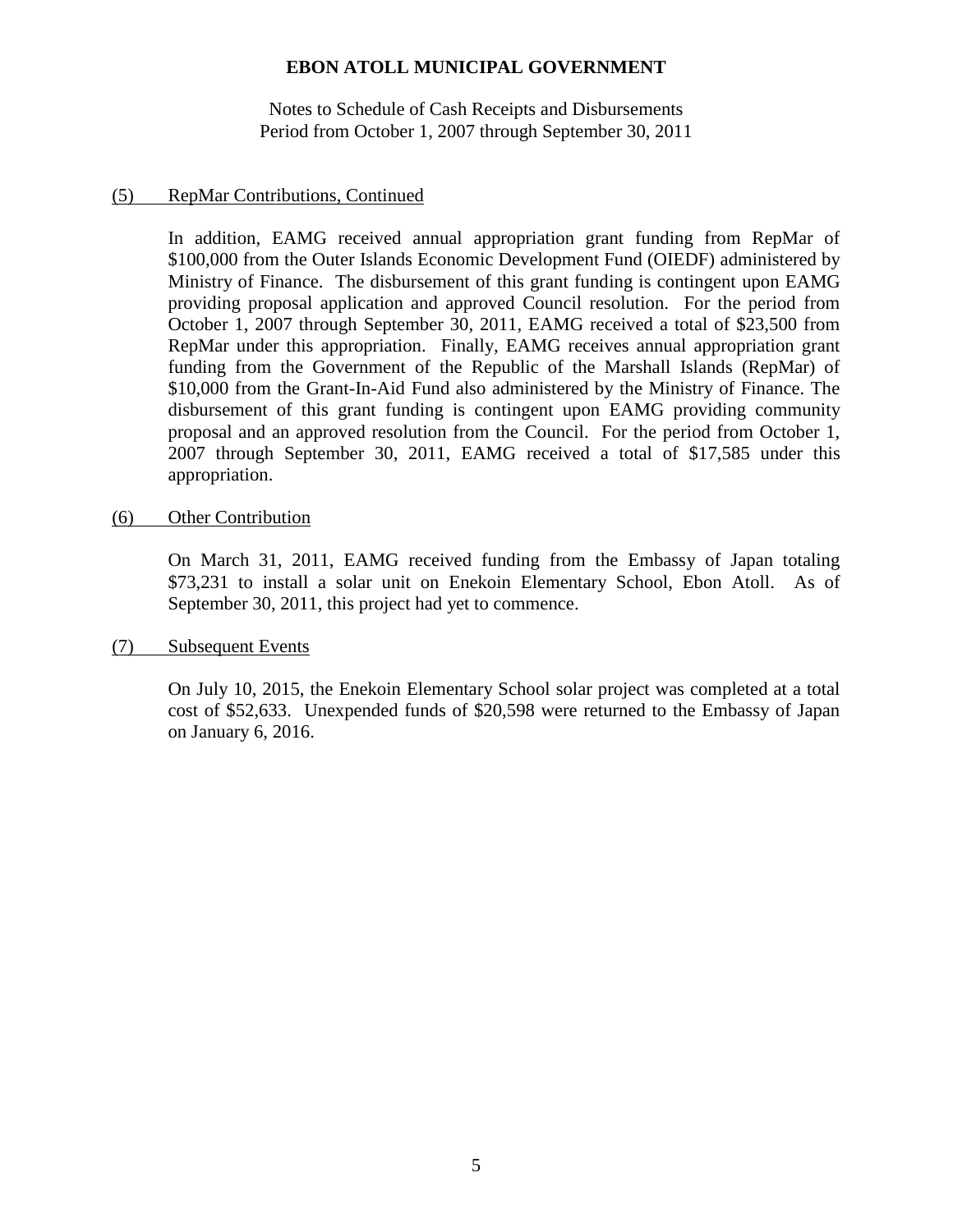

### **REPUBLIC OF THE MARSHALL ISLANDS OFFICE OF THE AUDITOR-GENERAL P.O. Box 245**

**Majuro, Republic of the Marshall Islands 96960 Email Address**: patrjun@gmail.com **Web**: www.rmioag.com Telephone: Auditor-General:(692) 625-3192 Staff: (692) 625-3390<br>Facsimile: (692) 625-5135  $(692)$  625-5135 Fraud Hotline:<br>Telephone: (692) 625-1155 Facsimile: (692) 625-1156

## **INDEPENDENT AUDITORS' REPORT ON INTERNAL CONTROL OVER FINANCIAL REPORTING AND ON COMPLIANCE AND OTHER MATTERS BASED UPON THE ENGAGEMENT TO AUDIT FINANCIAL STATEMENTS IN ACCORDANCE WITH**  *GOVERNMENT AUDITING STANDARDS*

Honorable Ione Debrum Mayor Ebon Atoll Municipal Government Republic of the Marshall Islands

We were engaged to audit the financial statement of Ebon Atoll Municipal Government (EAMG) for the period from October 01, 2007 through September 30, 2011, and have issued our report thereon dated July 22, 2016. Our report stated that the scope of our work was not sufficient to enable us to express, and we did not express, an opinion on the financial statement due to inadequacies in the accounting records.

## **Internal Control Over Financial Reporting**

Management of EAMG is responsible for establishing and maintaining effective internal control over financial reporting. In planning our audit, we considered EAMG's internal control over financial reporting as a basis for designing our auditing procedures for the purpose of expressing our opinion on the financial statements, but not for the purpose of expressing an opinion on the effectiveness of EAMG's internal control over financial reporting. Accordingly, we do not express an opinion on the effectiveness of the local government's internal control over financial reporting.

Our consideration of internal control over financial reporting was for the limited purpose described in the preceding paragraph and was not designed to identify all deficiencies in internal control over financial reporting that might be significant deficiencies, or material weaknesses and therefore, there can be no assurance that all deficiencies, or material weaknesses have been identified. However, as described in the accompanying schedule of Finding and responses, we identified certain deficiencies in internal control over financial reporting that we consider to be material weaknesses.

A *deficiency* in internal control exists when the design or operation of a control does not allow management or employees, in the normal course of performing their assigned functions, to prevent, or detect misstatements on a timely basis. A *material weakness* is a control deficiency, or a combination of deficiencies, in internal control such that there is a reasonable possibility that a material misstatement of the entity's financial statements will not be prevented, or detected and corrected on a timely basis. We consider the deficiencies described in the accompanying Schedule of Finding and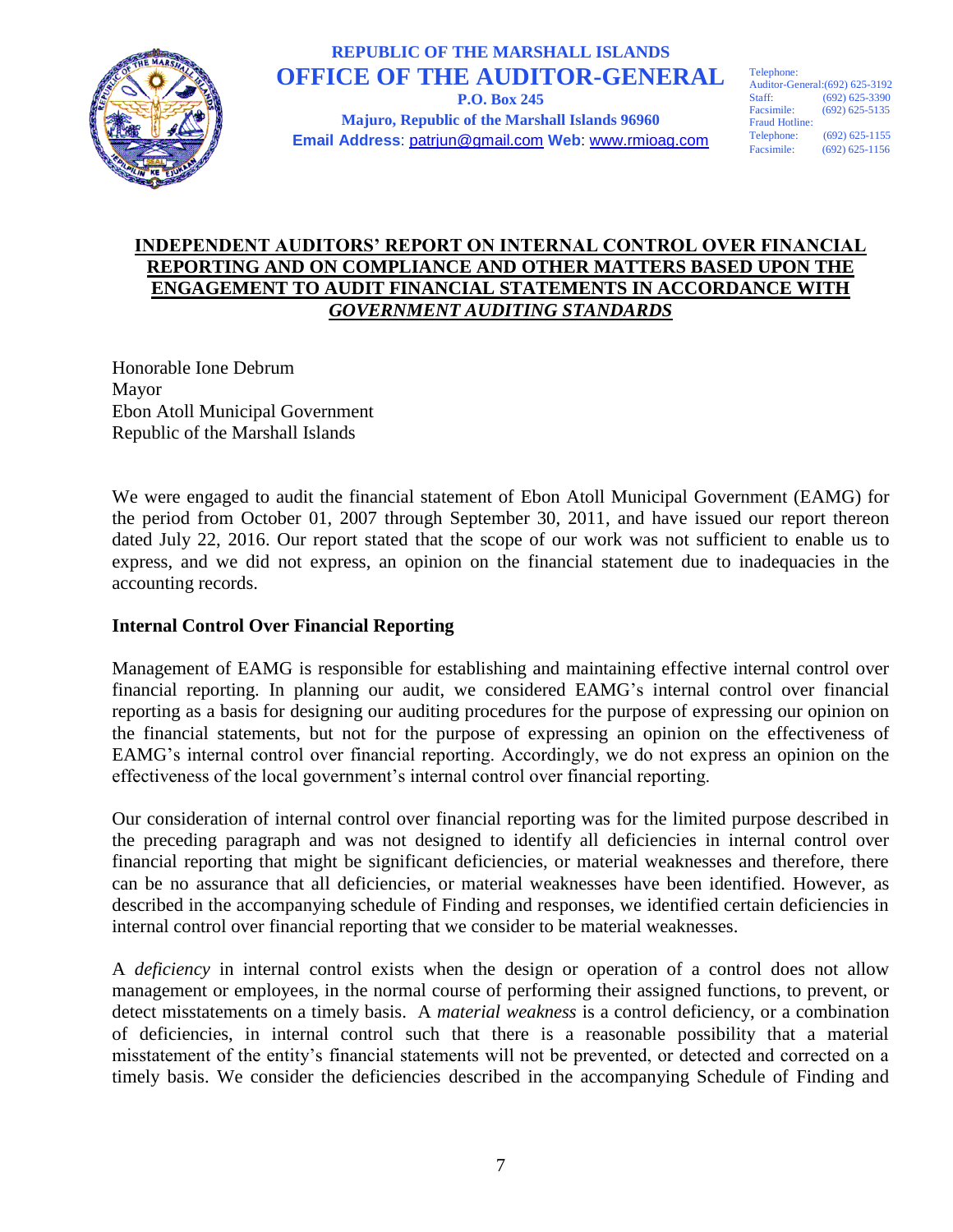Responses as Finding No. 1, Finding No. 2, Finding No. 4 and Finding No. 5 to be material weaknesses.

A *significant deficiency* is a deficiency, or a combination of deficiencies, in internal control that is less severe than a material weakness, yet important enough to merit attention by those charged with governance. We consider the deficiencies described in the accompanying schedule of Findings and Responses as Finding No. 6 and Finding No. 7 to be significant deficiencies.

### **Compliance and Other Matters**

As part of obtaining reasonable assurance about whether EAMG's financial statement are free of material misstatement, we performed tests of its compliance with certain provisions of law, regulations, contracts, and grant agreement, noncompliance with which could have a direct and material effect on the determination of financial statement amounts. However, providing an opinion on compliance with those provisions was not an objective of our engagement to audit, and accordingly, we do not express such an opinion. The result of our test disclosed instances of noncompliance or other matters that are required to be reported under *Government Auditing Standards* and which are described in the accompanying Schedule of Findings and Responses as Finding No. 3, Finding No. 8 through Finding No. 15 and Finding No. 17.

#### **Responses to Findings**

We provided EAMG, Ministry of Internal Affairs (MoIA), and the Ministry of Finance (MoF) with a copy of the report and gave them an opportunity to respond to our findings. We did receive a response from EAMG, MoIA, and MoF which are described in the accompanying schedule of Findings and Responses. We did not audit EAMG, MoIA, and MoF's responses and, accordingly, we express no opinion on them.

This report is intended solely for the information and use of management, the Honorable Council Members, and others within the entity, and is not intended to be and should not be used by anyone other than these specified parties.

July 22, 2016 Junior Patrick Auditor-Genera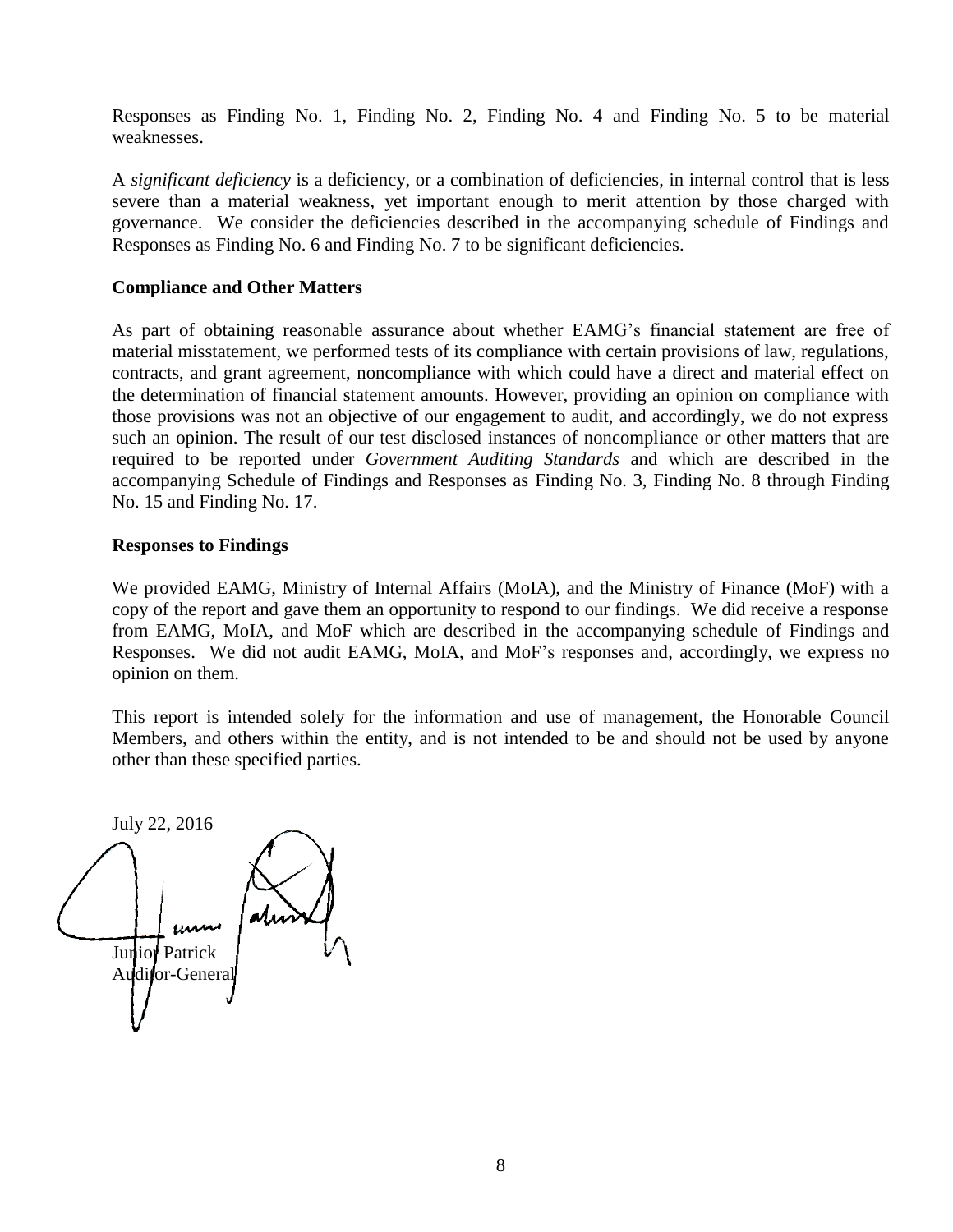## Schedule of Findings and Responses Year From October 1, 2007 through September 30, 2011

### Finding No. 1

#### Checks Issued to Cash

Criteria: Proper internal control over cash disbursements require that cash disbursements be issued directly to the payee and not be issued to cash.

Condition: During our examination of the financial reports of EAMG, we noted various checks that were issued to cash for sitting fees, salaries, airfare, per-diem, and refreshment. All of these checks were also not supported by invoices.

| <b>Item</b><br>No. | <b>Date</b> | <b>Payee</b>               | <b>Description</b>                                  | <b>Check</b><br>No. | <b>Amount</b> |
|--------------------|-------------|----------------------------|-----------------------------------------------------|---------------------|---------------|
| 1                  | 7/15/2008   | Cash                       | No description                                      | 1291                | 450           |
| $\mathbf{2}$       | 10/16/2008  | Cash                       | Round trip ticket                                   | 1236                | 975           |
| 3                  | 10/18/2008  | Not documented<br>on check | Per Diem Ebeye/meeting with Ebon<br>people on Ebeye | 1237                | 1,000         |
| 4                  | 2/2/2009    | Cash                       | Round trip ticket refund                            | 2009                | 489           |
| 5                  | 2/3/2009    | Cash                       | Sitting fee                                         | 2004                | 975           |
| 6                  | 2/3/2009    | Cash                       | Salary                                              | 2005                | 1,785         |
| 7                  | 5/17/2009   | Cash                       | One way ticket to Majuro for Mayor                  | 1539                | 163           |
| 8                  | 5/17/2009   | Cash                       | Refreshment                                         | 1540                | 450           |
| 9                  | 7/10/2009   | Cash                       | Reimbursement                                       | 1552                | 422           |
| 10                 | 7/10/2009   | Cash                       | <b>Refund Ticket</b>                                | 1554                | 326           |
| 11                 | 7/20/2010   | Cash                       | Sitting fee                                         | 1609                | 975           |
| 12                 | 10/14/2010  | Cash                       | Sitting fee                                         | 1623                | 975           |
| 13                 | 10/14/2010  | Cash                       | Refreshment                                         | 1624                | 350           |
| 14                 | 11/18/2010  | Cash                       | refreshment                                         | 1597                | 350           |
| 15                 | 11/18/2010  | Cash                       | Refund ticket                                       | 1610                | 326           |
| 16                 | 1/12/2011   | Cash                       | Sitting fee                                         | 1636                | 1,000         |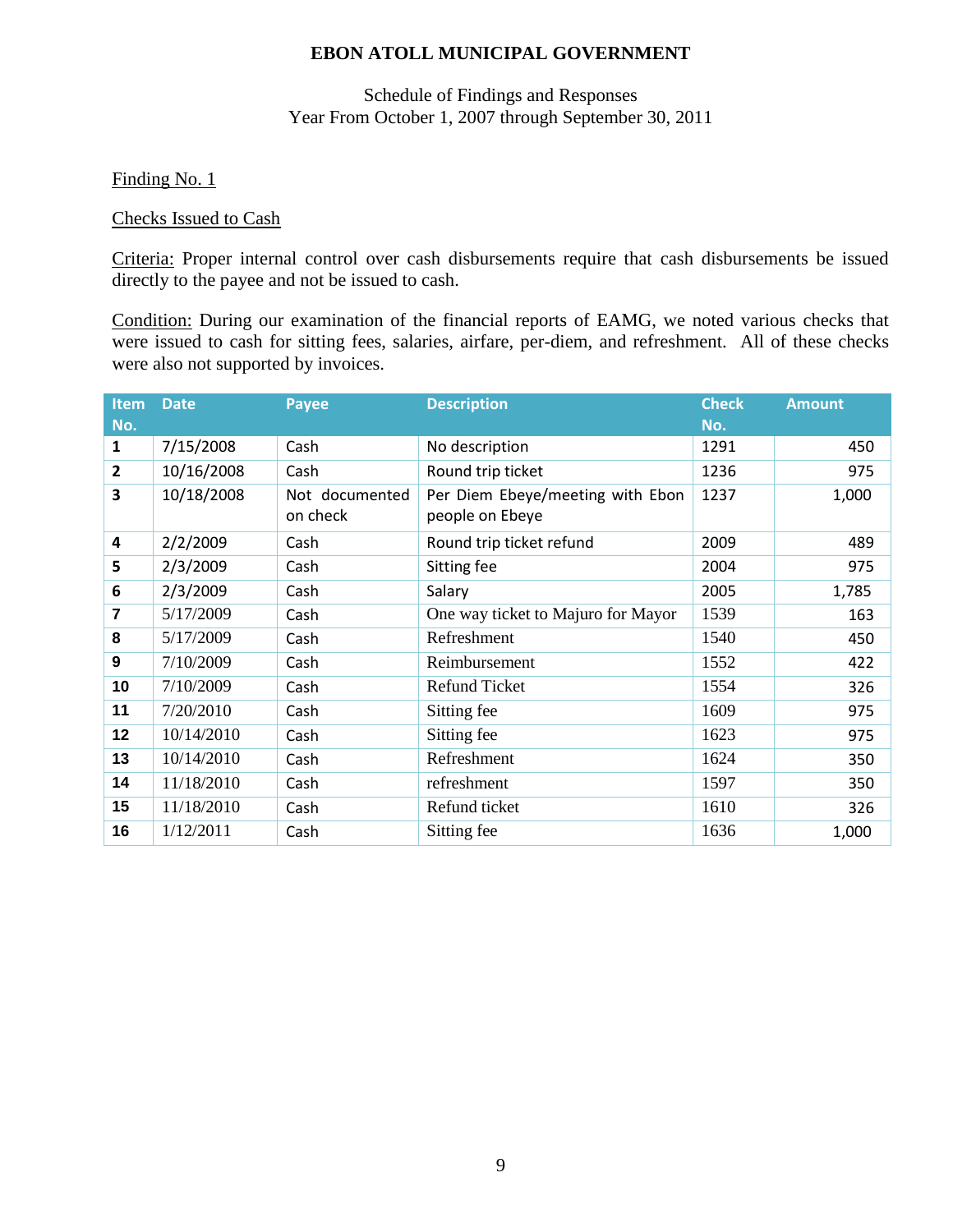## Schedule of Findings and Responses, Continued Year From October 1, 2007 through September 30, 2011

### Finding No. 1, Continued

Checks Issued to Cash

| 17           | 1/12/2011 | Cash | Refreshment        | 1637 | 350    |
|--------------|-----------|------|--------------------|------|--------|
| 18           | 3/4/2011  | Cash | Salary             | 1649 | 350    |
| 19           | 4/1/2011  | Cash | Sitting fee        | 1650 | 1,000  |
| 20           | no date   | Cash | Ticket refund      | 1568 | 326    |
| 21           | no date   | Cash | Refreshment        | 1569 | 350    |
| 22           | no date   | Cash | <b>Sitting Fee</b> | 1570 | 950    |
| <b>Total</b> |           |      |                    |      | 14,337 |

Cause: Per our interview with the current Mayor, checks were issued to cash so that they can be cashed on Majuro and the cash taken to Ebon to be paid to the respective payees due to the lack of cash on the island.

Effect: The effect of the above condition is the risk that cash will be misappropriated as there are no signatures and date on the documents indicating who actually received the cash and when.

Recommendation: We recommend that disbursements be made directly to the payees, however, if EAMG must use cash, then we recommend that supporting documents be maintained for all cash disbursements. There should be documentation of who actually received the cash and the date received.

Auditee's Response and Corrective Action Plan: Agree with finding and will follow the recommendation.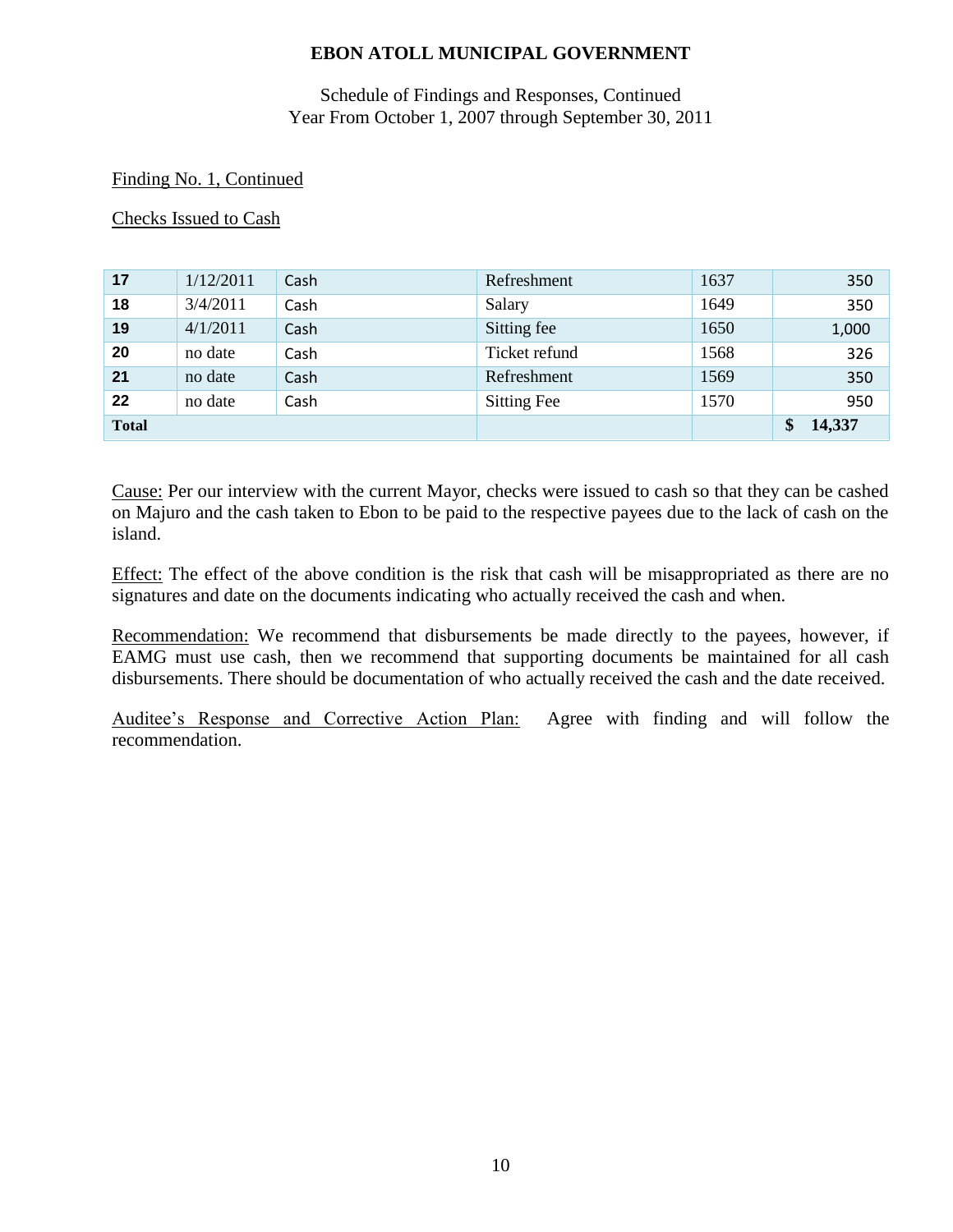Schedule of Findings and Responses, Continued Year From October 1, 2007 through September 30, 2011

### Finding No. 2

#### Unsupported Disbursements

Criteria: The Local Government Financial Memoranda No. 1987-1 requires that purchases of goods and services be accompanied by receipts or invoices to proof that actual payment was made.

Payment of sitting fee should be properly processed and distribution should be properly documented. The Roll Call Sheet should indicate date of meeting, names of Alabs who were present and their signature to indicate that they have received their \$15 sitting fee. Any funds left over should also be documented in the Roll Call sheet and the funds deposited back to the general fund.

Condition: During our testing of expenditures, we noted various checks that were paid as noted in the bank statements totaling \$88,621, however, we traced to financial reports filed with Ministry of Internal Affairs and the Ministry of Finance noting that these checks were not reported. One of these checks is check no. 101 for \$73,231 issued out of the EAMG bank account and put into another account. When the current Mayor got into office in November of 2012, the funds were given back to EAMG and were put back in the account for a solar project on the island, contribution from the Embassy of Japan.

Additionally, EAMG reported the following cash disbursements for the periods under audit, however, no copies of travel authorization, tickets, and invoices were provided.

| <b>Description</b>     | <b>Amount</b> |
|------------------------|---------------|
| Travel                 | \$2,901       |
| Supplies and materials | 423           |
| Equipment              | 200           |
| Transportation         | 150           |
| Other expense          | 4,575         |
| <b>Total</b>           |               |

During the audit, we noted payments totaling \$8,275 that were issued to "Cash" related to sitting fee for the periods from October 1, 2007 through September 30, 2011. The roll call sheets were not properly documented to indicate who were present and who were absent. There is also no documentation as to who received their sitting fee and if there is any leftover from the distribution. EAMG also reports sitting fee together with salaries, however, these are budgeted separately.

Cause: The cause of the above condition is due to lack of adherence to established rules and procedures when purchasing goods and services. Additionally, there are no established rules and procedures for employees to follow when processing, paying and reporting sitting fees.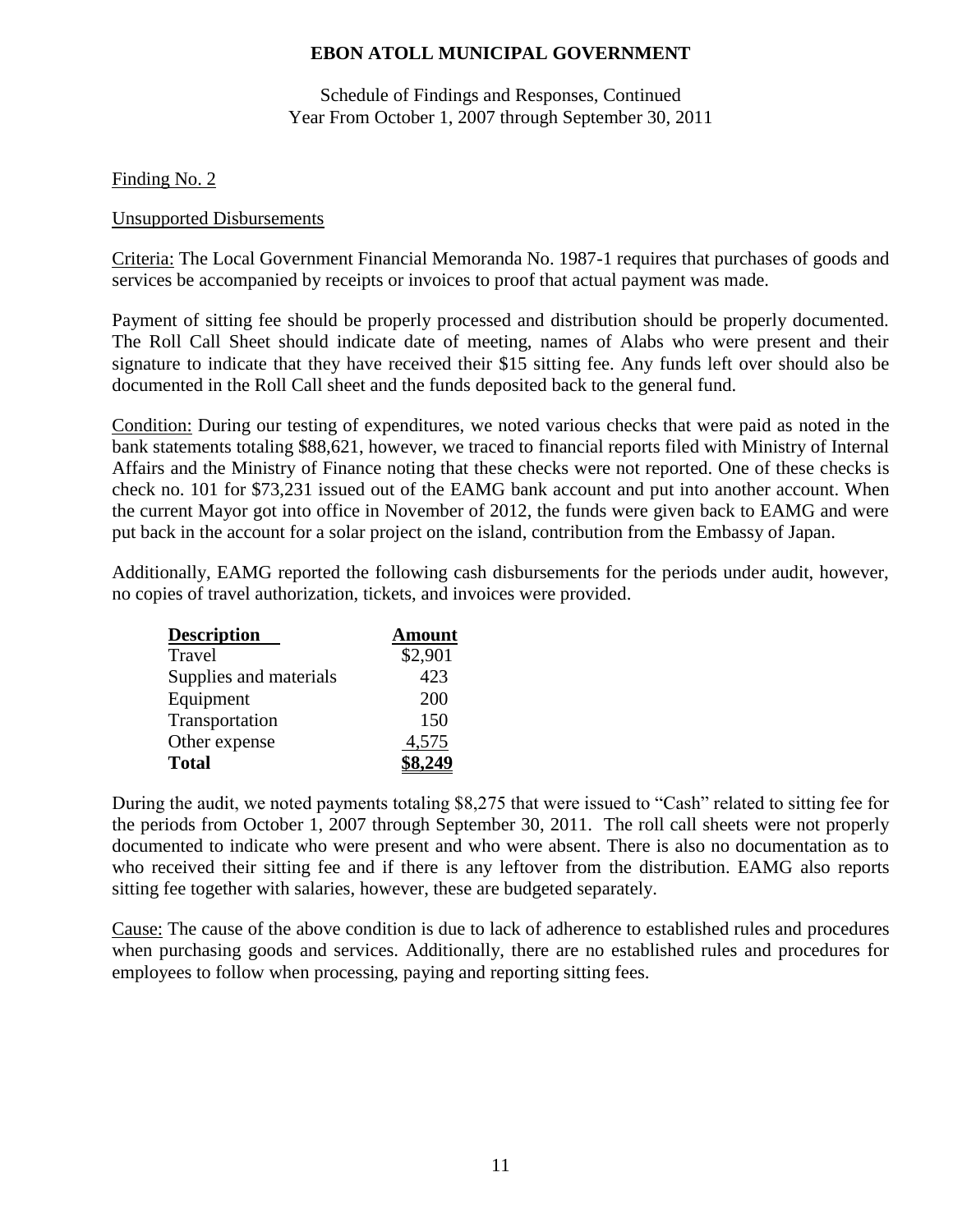Schedule of Findings and Responses, Continued Year From October 1, 2007 through September 30, 2011

#### Finding No. 2, Continued

#### Unsupported Disbursements

Effect: The effect of the above condition is that EAMG did not comply with rules and procedures as established for all local governments. Additionally, we are unable to verify how much of the \$8,275 indicated above were actually received by council members.

Recommendation: We recommend for EAMG to require that supporting documents are maintained for all cash disbursements. Internal control procedures should be established over the processing, paying and reporting of sitting fees. We further recommend that the Ministry of Internal Affairs and the Ministry of Finance require that local governments are accountable for monies that they received.

Auditee's Response and Corrective Action Plan: Agree with finding and will follow the recommendation.

Response from Ministry of Internal Affairs: The Ministry of Internal Affairs is in total agreement. To this date, it is required that disbursement of any of the Local Government fund should be documented and signed. Not in compliance will only result in not receiving the quarterly LGF.

Response from Ministry of Finance: Agree with finding. Local Governments are required to provide financial documentation for all transactions. MOF will work with MOIA to ensure this is complied with.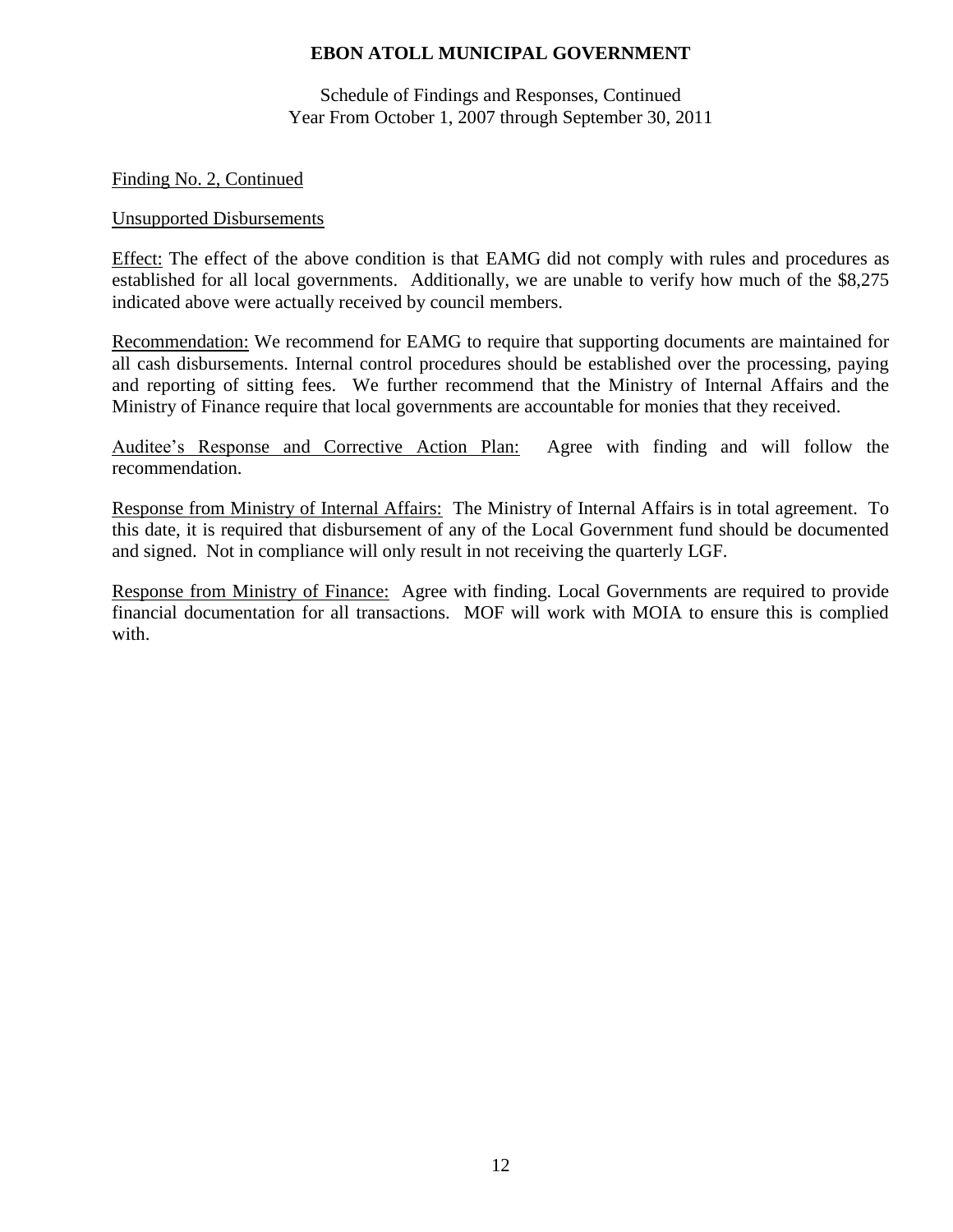Schedule of Findings and Responses, Continued Year From October 1, 2007 through September 30, 2011

Finding No. 3

## Local Noncompliance (OIEDF Policy)

Criteria: EAMG is required to comply with the following policies and procedures to be eligible for OIEDF grant funding:

- Section III of the Outer Islands Economic Development Fund (OIEDF) Policy, states that the National Government is obligated under the Constitution, Appropriation Act, and the Local Government Act to provide financial assistance to the Local Governments to improve living standards in the outer islands. It is therefore the policy of the National Government to make available funding under the OIEDF to Local Governments.
- ROC Fund (OIEDF) Policy Section IV subsection B states that all purchasing and procurement of goods and services shall follow the Procurement Code and relevant policies.
- Section VI of the OIEDF Policy require that all proposals must be approved by Council Resolution or Ordinance and that the Mayor and Senator of each atoll must sign on the proposal signifying their consensus.

Condition: Check no. 89748 totaling \$23,500 was issued by the Ministry of Finance from the OIEDF fund for purchase of a pick-up truck with a justification that indicated that the vehicle is for Mayor's use on Majuro and also to transport Ebon people on Majuro. Additionally, we also noted only one price quote on file. A proposal, and Council Resolution or Ordinance were not available for examination.

Cause: The cause of the above condition is the lack of oversight by the Ministry of Internal Affairs and the Ministry of Finance to ensure that funds paid out of the OIEDF Funds are used according to established rules and procedures that state that funds are to be used for projects that benefit the outer island community. Additionally, proper review to ensure compliance with Procurement Code and the OIEDF policy was not performed by both the Ministry of Internal Affairs and the Ministry of Finance.

Effect: The effect of the above condition is non-compliance with the OIEDF Fund policies and procedures and the Procurement Code.

Recommendation: We recommend that EAMG, the Ministry of Internal Affairs, and the Ministry of Finance ensure compliance with the OIEDF Fund Policies and Procedures and the Procurement Code. Additionally, we recommend that these three entities work together to ensure that outer island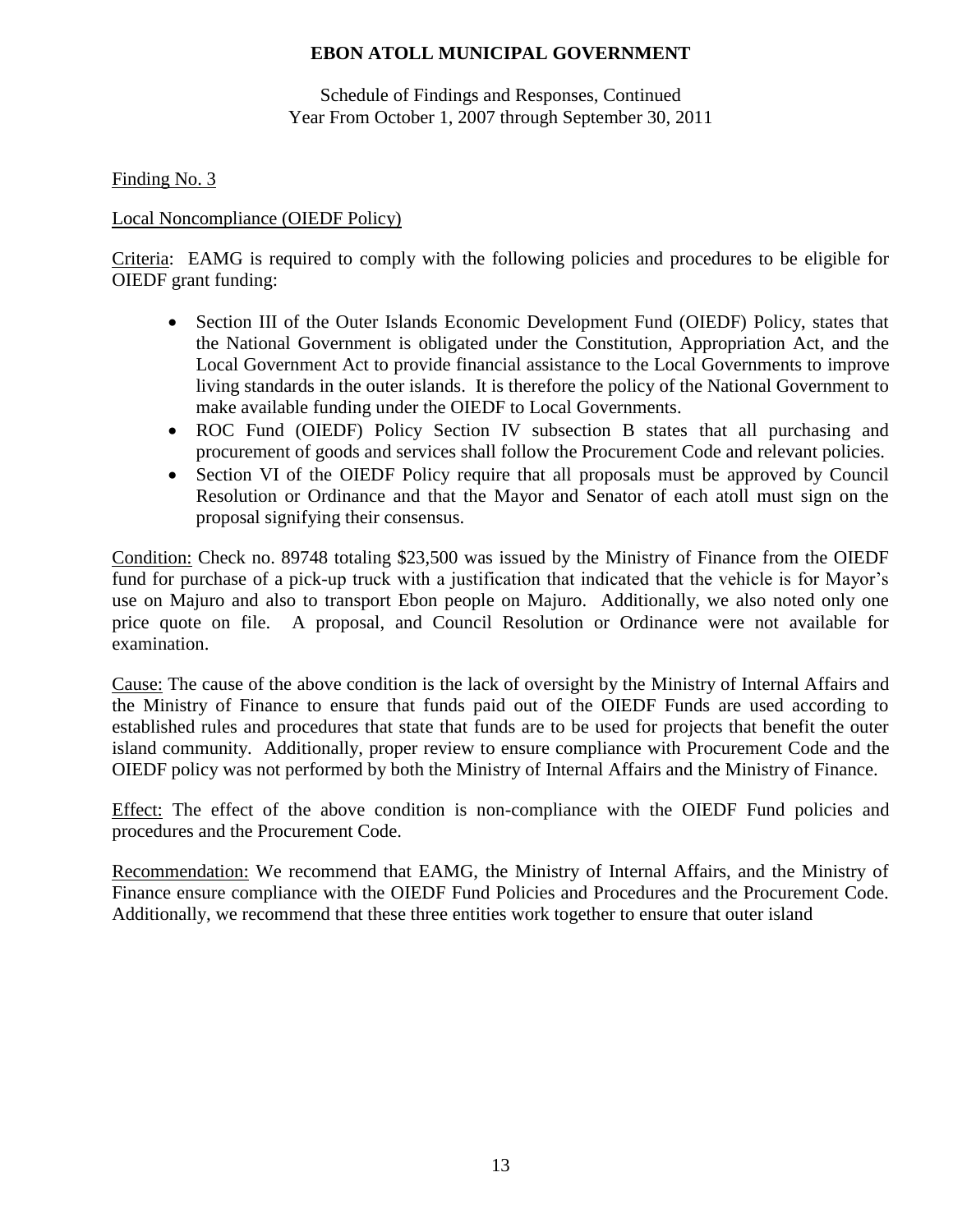Schedule of Findings and Responses, Continued Year From October 1, 2007 through September 30, 2011

### Finding No.3, continued

### Local Noncompliance (OIEDF Policy)

development funds are used for development projects in the outer island to benefit the people on the island.

Auditee's Response and Corrective Action Plan: Agree with finding and will follow the recommendation.

Response from Ministry of Internal Affairs: The Ministry of Internal Affairs agrees with this recommendation. Few years back the required three quotations was removed from the OIEDF Rules and Regulations as it was consider a constraint in expediting the process of the outer islands projects. It was the beginning of this year that this policy was put back in forces.

Response from Ministry of Finance: Agree with finding. MOF will work with MOIA to ensure this is complied with.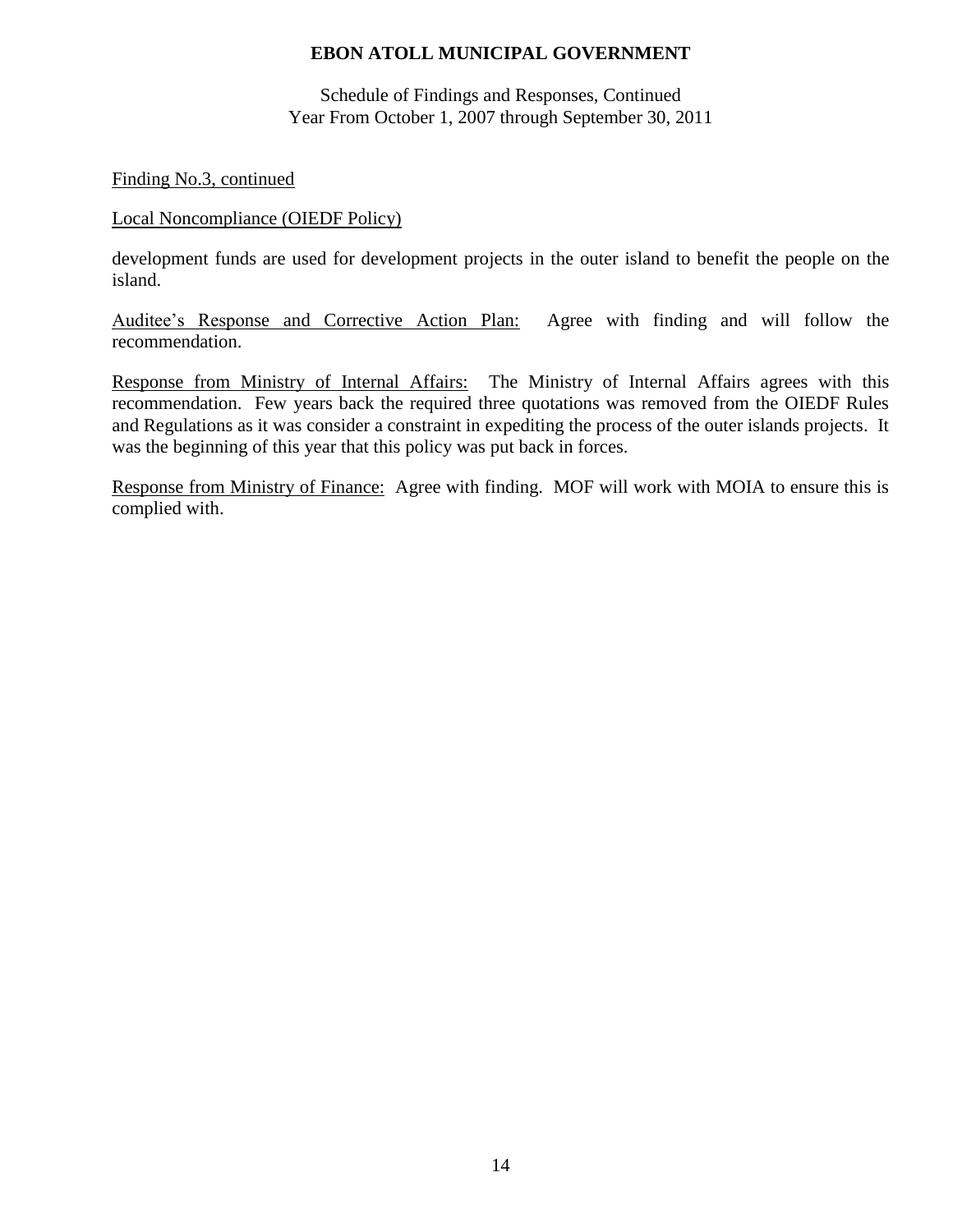Schedule of Findings and Responses, Continued Year From October 1, 2007 through September 30, 2011

### Finding No. 4

### Financial Reports

Criteria: Financial Reports should be accurate and supported by proper documents. Additionally, the Financial Memoranda No. 1987-1 Section I(B) requires that the financial reports must be filed by no later than 15th of January, April, July and October. The memoranda also indicated that the next quarterly allotment will not be released unless a financial report of the previous quarter is furnished by the local government.

Condition: We performed a detailed analysis of the financial statements and noted various discrepancies in all of the financial reports for the periods under audit as summarized below:

- Amounts reported in the quarterly financial reports do not match total amounts of checks issued.
- We also noted invoices were not provided to support total disbursements amounting to \$8,249 issued from the general fund as discussed in Finding No.1 above.
- Check no. 54200 issued out of the Ministry of Finance for  $2<sup>nd</sup>$  Quarter 2008 LGF could not be located and we also tried to obtain a copy of the report from the Ministry of Internal Affairs Local Government Division, however, a copy could not be located.
- We noted one financial report where checks issued were not on file to support amounts reported in the financial report. Another instance was noted where checks issued did not tie to amounts reported.
- Check nos. 1511 and 1514 were issued on November 11, 2008 for \$385 to the same individual for salaries and wages, there was no explanation as to why two checks were issued.
- In our examination of  $3<sup>rd</sup>$  quarter 2009 financial report, we noted check no. 2005 was issued for \$1,785 to pay several employees. On the same day, check nos. 2001 and 2008 were issued for \$385 each for payment of salary to two employees that were also paid as per check no. 2005 above. There is no explanation as to why the employees were paid twice on the same day.
- We also noted that the financial reports for the periods under audit were not documented to indicate when they were filed at the Ministry of Internal Affairs. Additionally, bank statements, and cancelled checks were also not filed with the financial reports.
- We were unable to obtain bank statements for the months of October 2009 to April 2010 from the bank.

Cause: The cause of the above condition is due to lack of proper review by the Ministry of Internal Affairs to ensure that EAMG provided all required supporting documents to the financial reports before passing them to the Ministry of Finance for payment. The Ministry of Finance also has a role to ensure that all required supporting documents are appropriate before issuing the payment.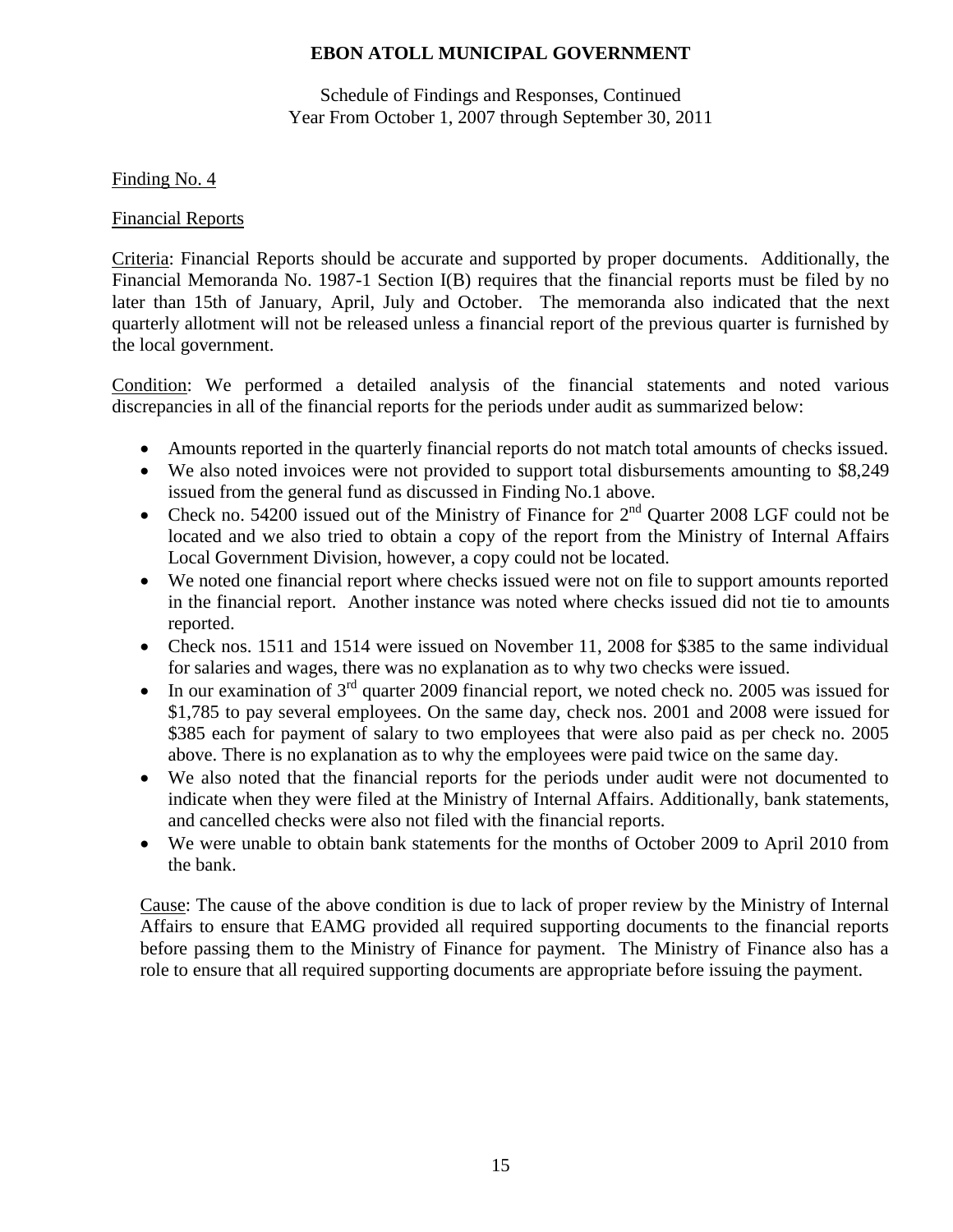Schedule of Findings and Responses, Continued Year From October 1, 2007 through September 30, 2011

#### Finding No. 4, Continued

#### Financial Reports

Effect: The effect of the above condition is that various discrepancies in the financial reports were noted, and possibility of unauthorized payments. Additionally, we were unable to perform compliance testing related to filing date due to lack of documentation of when reports were filed at the Ministry of Internal Affairs.

As a result of missing bank statements, we were unable to verify actual deposits and funds used for the periods from October 2009 through April 2010.

Recommendation: We recommend that the Ministry of Internal Affairs and the Ministry of Finance perform a proper review of all financial reports to ensure that they comply with all reporting requirements and that all revenues and expenditures are properly supported prior to release of payment.

In addition, we recommend that Officials of the Local Government Division complete the required Checklist form every time the quarterly financial reports are received from the local governments to indicate review and certification.

Auditee's Response and Corrective Action Plan: Agreed with the finding and will follow the recommendation. However, in compliance with "Financial Memoranda No. 1987-1 Section I (B)" that requires financial reports from EAMG to file by no later than 15<sup>th</sup> of January, April, July, October, currently it is difficult to comply due to inconsistence release of the quarterly allotment, transportation etc.

Response from Ministry of Internal Affairs: The Ministry of Internal Affairs agrees with the recommendation. The Ministry of Internal Affairs is still looking for other way to deal with this ongoing problem.

Response from Ministry of Finance: Agree with finding. The requests that come from MOIA, on behalf of Local Governments, include copies of checks and simple accounting of checks used for Local Government operations.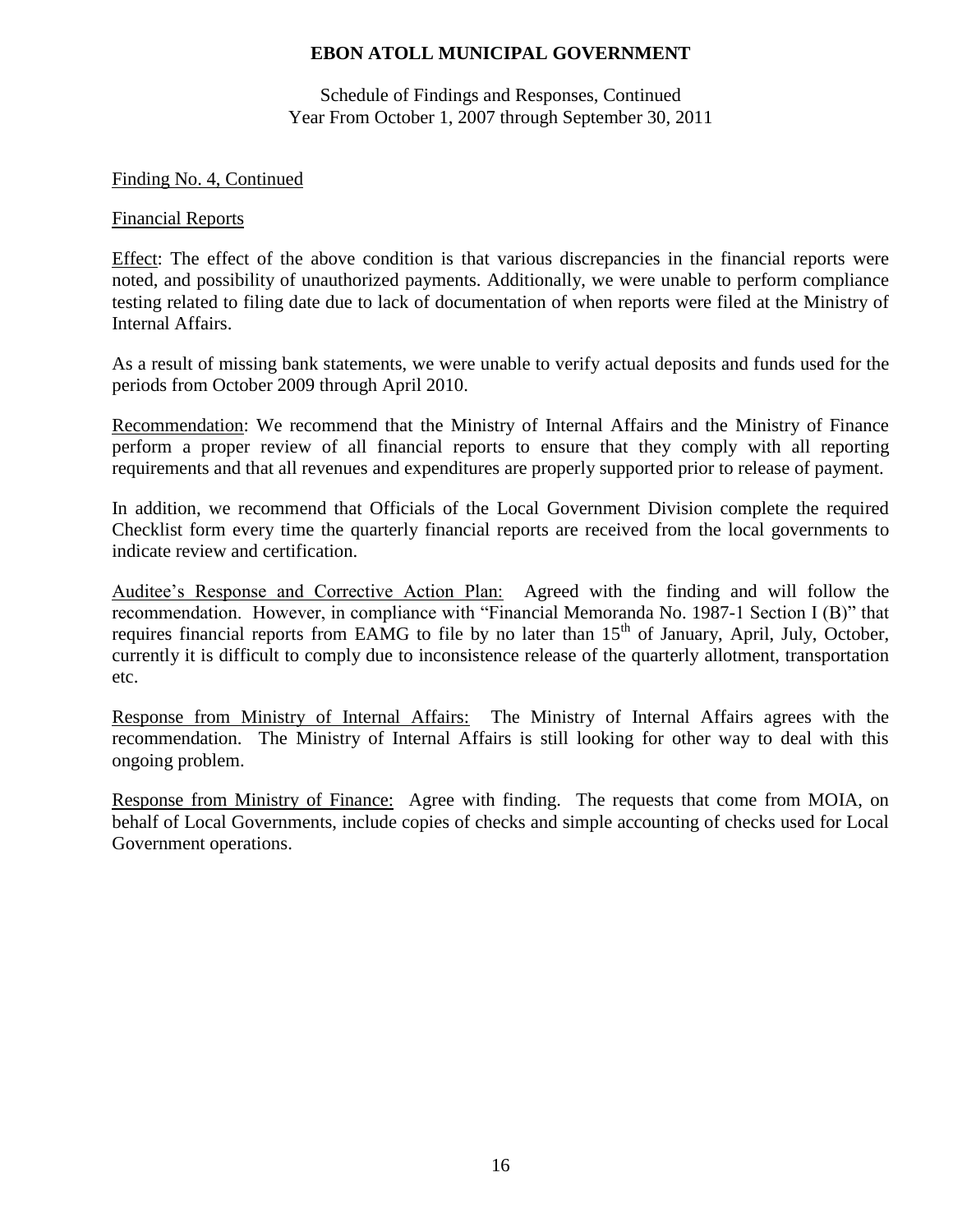Schedule of Findings and Responses, Continued Year From October 1, 2007 through September 30, 2011

Finding No. 5

#### Unreported Revenues and Expenditures

Criteria: A proper system of internal control requires that collection of revenues be supported by cash receipts and be deposited intact in a timely manner. Additionally, a cash receipts journal should be maintained that indicate the cash receipts being issued in a sequential manner and document the customer name, date, amount of cash received and the type of revenue collected.

Condition: We examined the quarterly reports submitted to the Ministry of Internal Affairs and the Ministry of Finance and noted that there were no local revenues reported, however during our site visit to Ebon Atoll, we noted that cash receipts were issued for local revenues collected in the amount of \$2,169 for the periods under audit, however, such were not reported. We were informed that the collections were used for operations on the island; however, the related expenses were also not reported.

Cause: The cause of the above condition is lack of adherence to established rules and procedures outlined in the Financial Memoranda No. 1987-1.

Effect: The effect of the above condition is the possibility for misappropriation of public funds.

Recommendation: We recommend that EAMG issue official cash receipts to customers when collecting business licenses, boat permit entry fee, pick-up truck rental fee, and other revenues as a measure for transparency and accountability. Additionally, these collections should be accounted for through a cash receipts journal and deposited in a timely manner. Furthermore, we recommend that the Ministry of Internal Affairs and the Ministry of Finance review the financial reports to make sure that all supporting documents are attached and that they tie to the report.

Auditee's Response and Corrective Action Plan: I agree and will follow the recommendation.

Response from Ministry of Internal Affairs: The Ministry of Internal Affairs agrees. The particular finding has come up in almost all audits.

Response from Ministry of Finance: Agree with finding. MOF will work with MOIA to ensure this is complied with.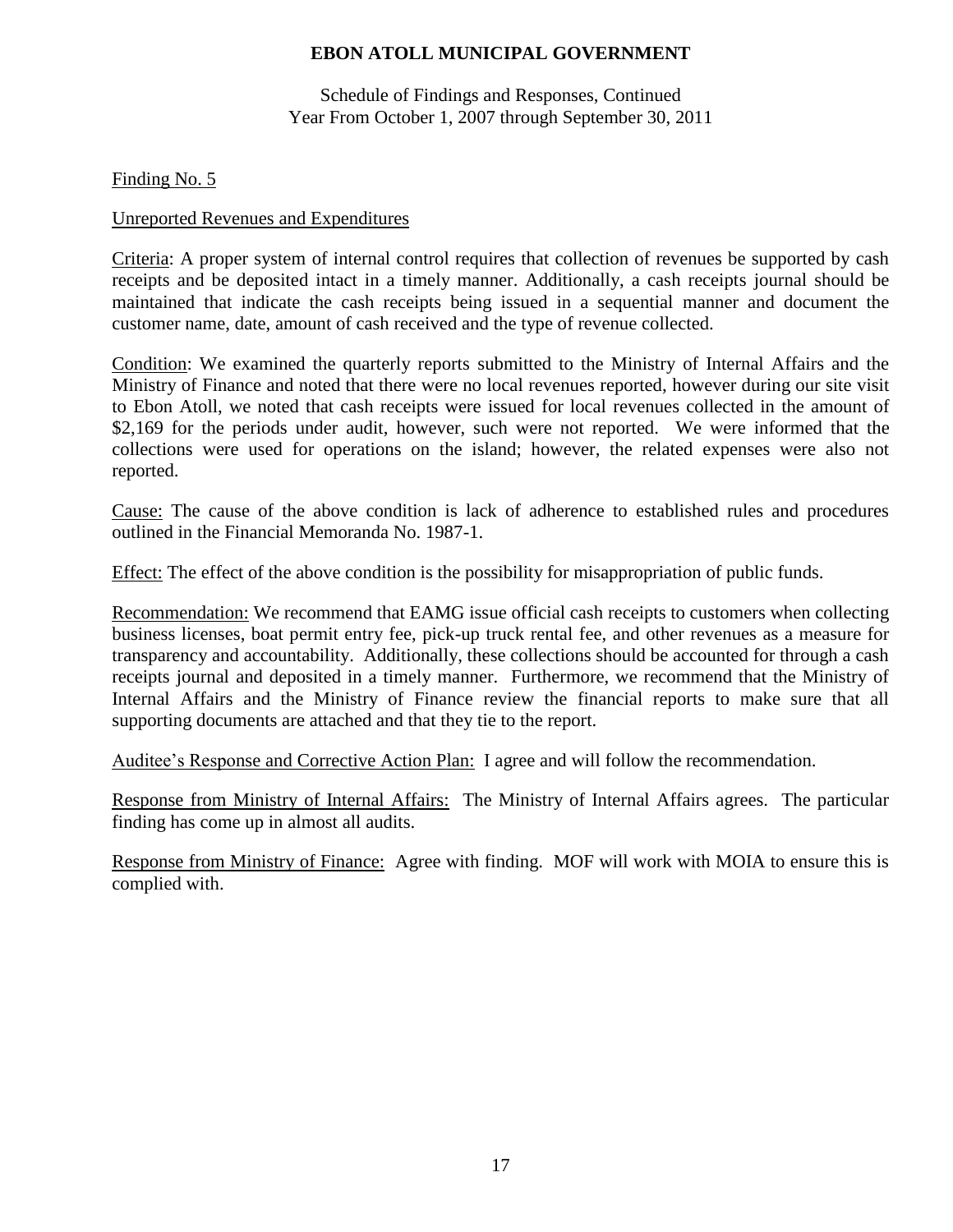Schedule of Findings and Responses, Continued Year From October 1, 2007 through September 30, 2011

Finding No. 6

#### Segregation of Duties

Criteria: Segregation of duties is an internal control concept in which individuals do not have responsibility for all accounting transactions. The recordkeeping or authorization function should be separated from the physical custody of the asset to guard against misuse.

Condition: The Mayor and the Treasurer both have responsibility over collection and disbursement of funds of EAMG as they are signatories on the account; the Treasurer prepares the quarterly financial reports which are signed both by the Mayor and Treasurer.

Cause: The cause of the above condition is lack of established internal control procedures to ensure that there is segregation of duties at EAMG.

Effect: The effect of the above condition is the susceptibility for misuse of public funds.

Recommendation: We recommend that the Ministry of Internal Affairs and Finance institute internal control rules and regulations to ensure that there is segregation of duties at EAMG.

Auditee's Response and Corrective Action Plan: I fully agree with segregation of duties. For the record and information there are other causes, with the current administration, the Mayor is doing the financials record keeping and reporting and other paper works required of the council, because the capacity of the staff is limited.

Response from Ministry of Internal Affairs: The Ministry of Internal Affairs will take the recommendation.

Response from Ministry of Finance: Agree with finding. MOF will work with MOIA to ensure basic and proper training is given to emphasize on internal control rules and regulation.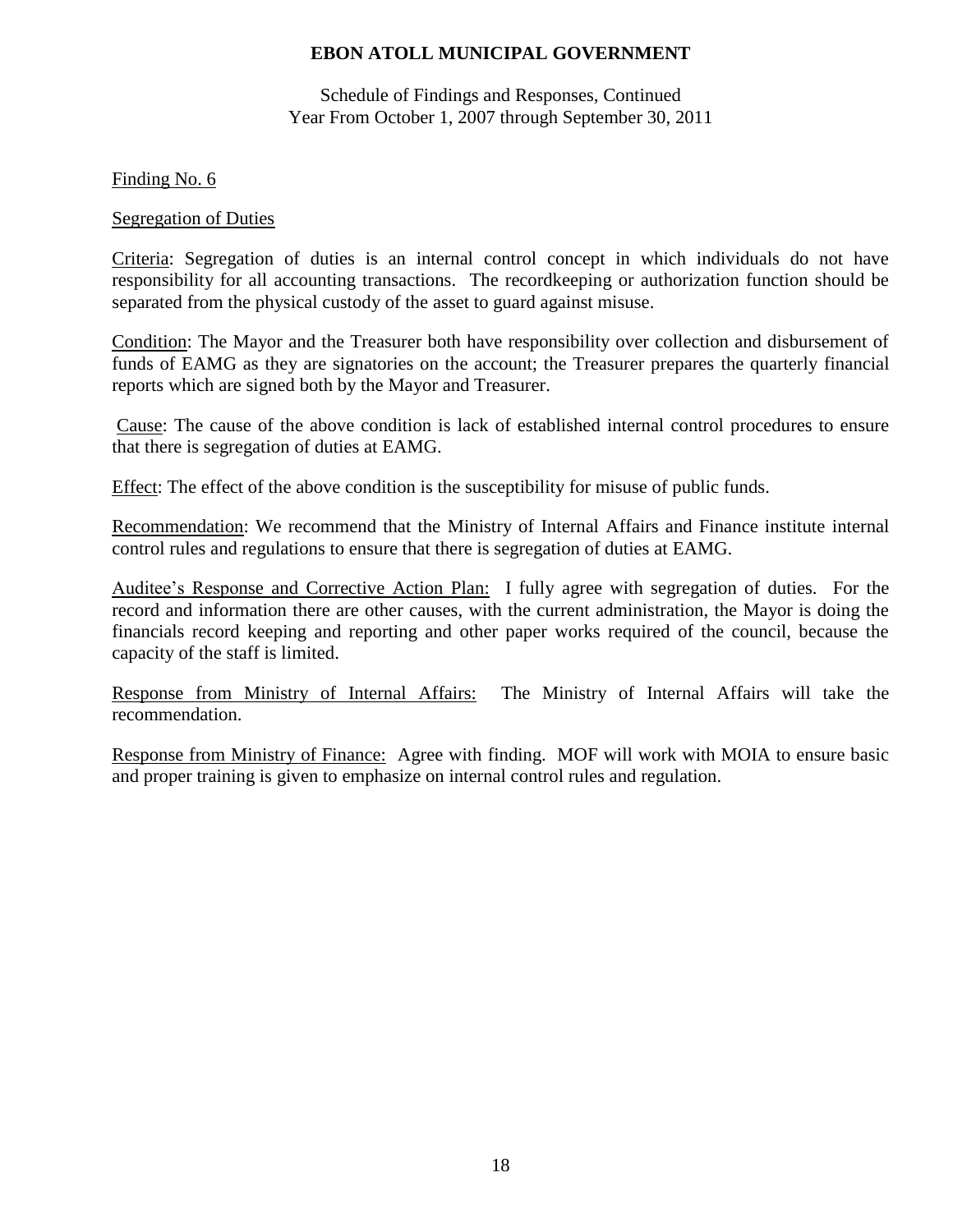Schedule of Findings and Responses, Continued Year From October 1, 2007 through September 30, 2011

Finding No. 7

#### Bank Reconciliation

Criteria: Bank reconciliation is important and should be done properly to reconcile local government records to those of the bank in order to prevent fraud and errors.

Condition: We noted that bank account was not reconciled during the entire periods under review to ensure all checks are accounted for and clear by bank in a timely manner.

Cause: EAMG staff lacks the knowledge in reconciling bank account.

Effect: The effect of the above condition is that EAMG may not be able to detect fraud or errors in a timely manner if they do not perform bank reconciliations on a regular basis.

Recommendation: We recommend that EAMG should reconcile the bank account on a monthly basis to ensure all transactions are properly accounted for. Management should ensure responsible staff is properly trained.

Auditee's Response and Corrective Action Plan: I agree. Currently the EAMG perform bank reconciliation regularly.

Response from Ministry of Finance: Agree with finding. MOF will work with MOIA to ensure this is complied with.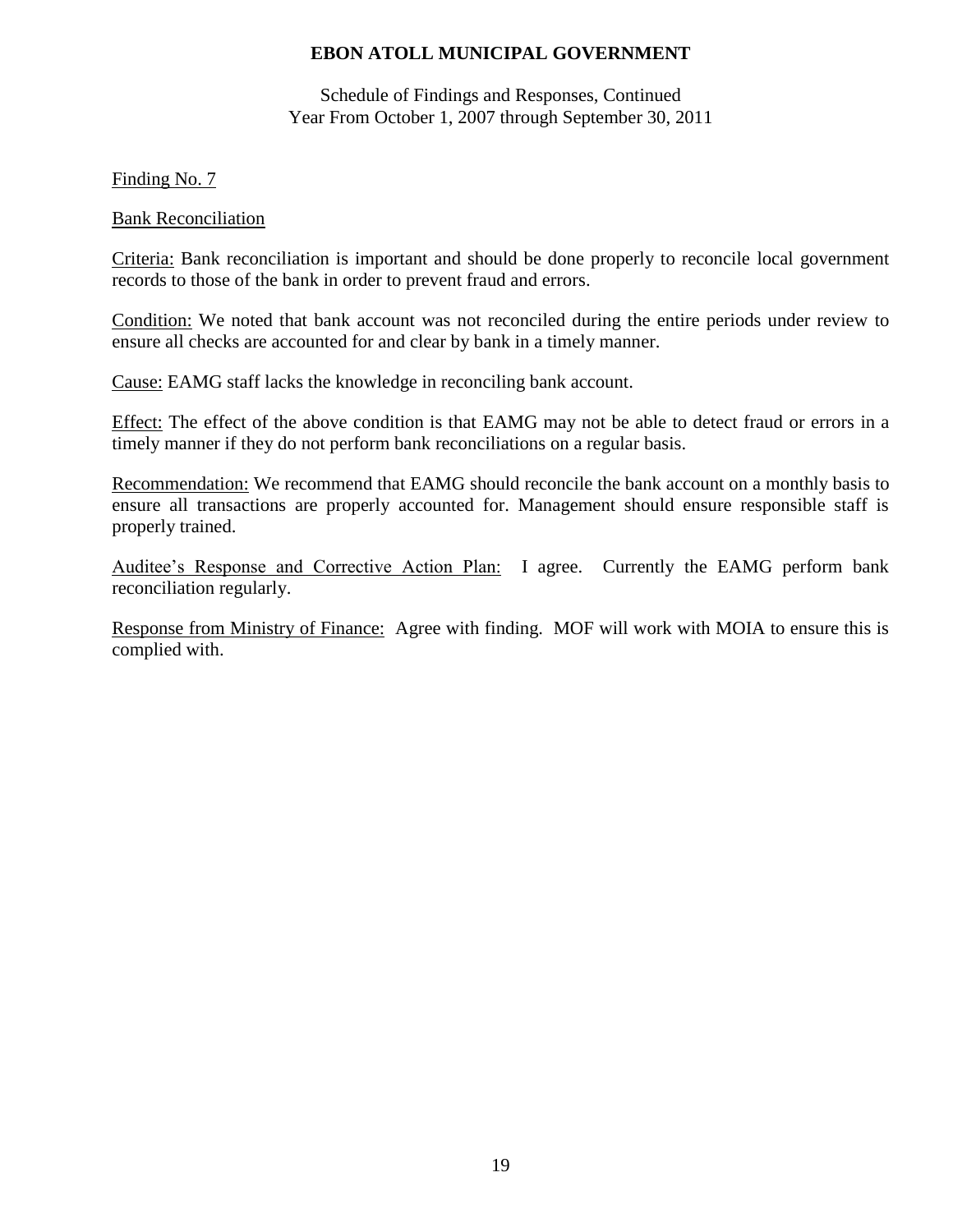Schedule of Findings and Responses, Continued Year From October 1, 2007 through September 30, 2011

Finding No. 8

#### Checks Not Issued In Sequential Order

Criteria: Proper internal control over cash disbursements require checks be issued in a sequential manner.

Condition: Our review of checks issued disclosed some checks that were not issued sequentially during the period under review.

Cause: The cause of the above condition is the lack of internal control procedures requiring that checks be issued in a sequential order.

Effect: The effect of the above condition is possibility for issuance of unauthorized disbursements.

Recommendation: We recommend that EAMG establish policies and procedures requiring that checks be issued in a sequential order.

Auditee's Response and Corrective Action Plan: I agree and will do my best to follow the recommendation.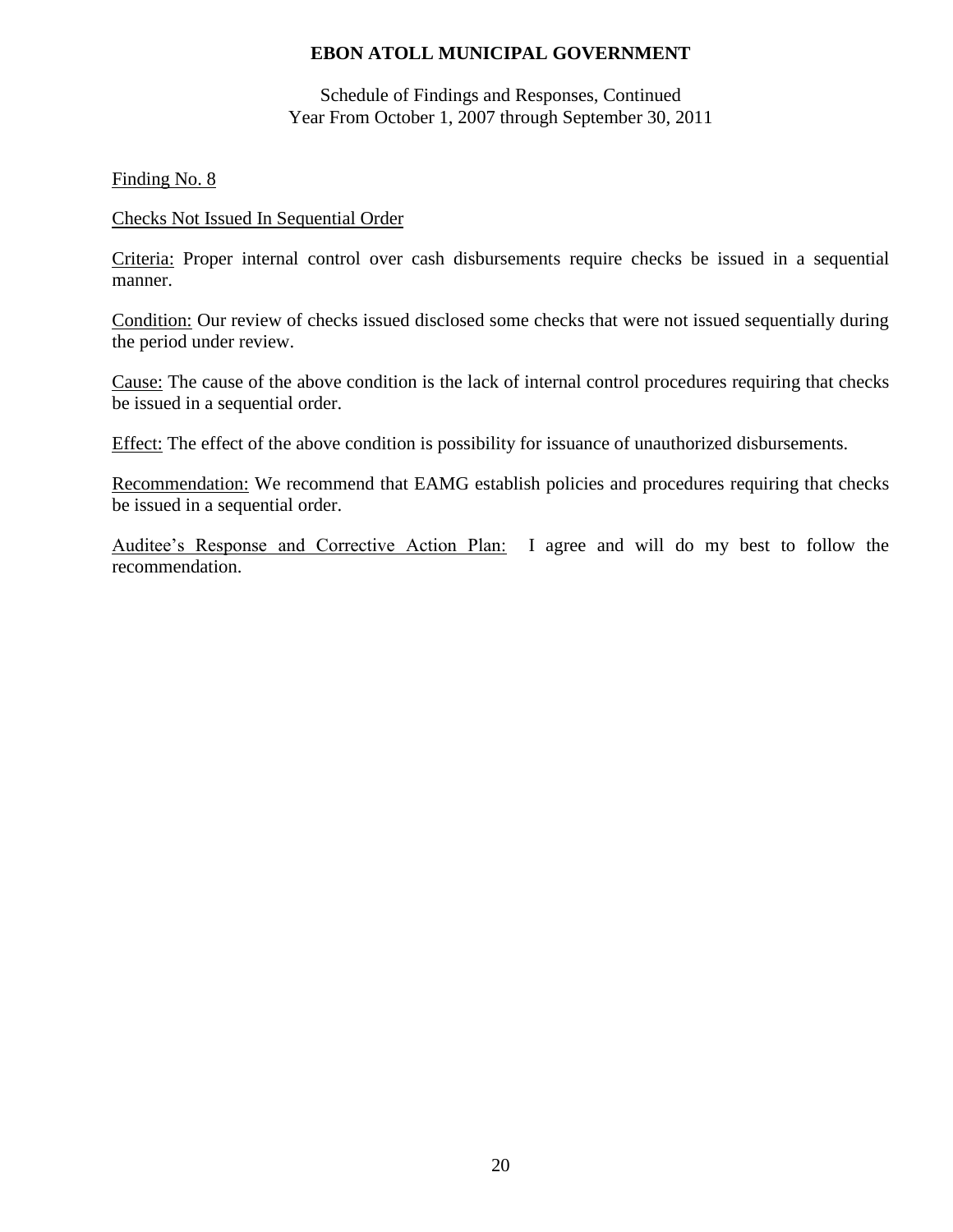Schedule of Findings and Responses, Continued Year From October 1, 2007 through September 30, 2011

#### Finding No. 9

#### Local Noncompliance

Criteria: The Financial Memoranda No. 1987-1 Section I(B)(2), states in relevant parts, that the next quarterly allotment will not be released unless a financial report of the previous quarter is furnished by the local government.

Condition: It appears that EAMG did not provide financial reports on time as they only received 3 quarters worth of LGF for the fiscal years FY2010 and FY2011 totaling \$25,578, a loss of revenues for both fiscal years totaling \$8,526.

Cause: The cause of the above condition is due to lack of efforts put forth by the EAMG administration to ensure that financial reports are provided on time in order to receive the next quarterly funding.

Effect: The effect of the above condition is that EAMG had to cease its operation for some time during these periods as we noted no activities in their bank statement.

Recommendation: We recommend that EAMG provide financial reports to the Ministry of Internal Affairs on a timely basis in order to receive their next funding.

Auditee's Response and Corrective Action Plan: Agree with the finding and will follow the recommendation.

Response from Ministry of Internal Affairs: The Ministry of Internal Affairs agrees and has already taken steps to correct this oversight.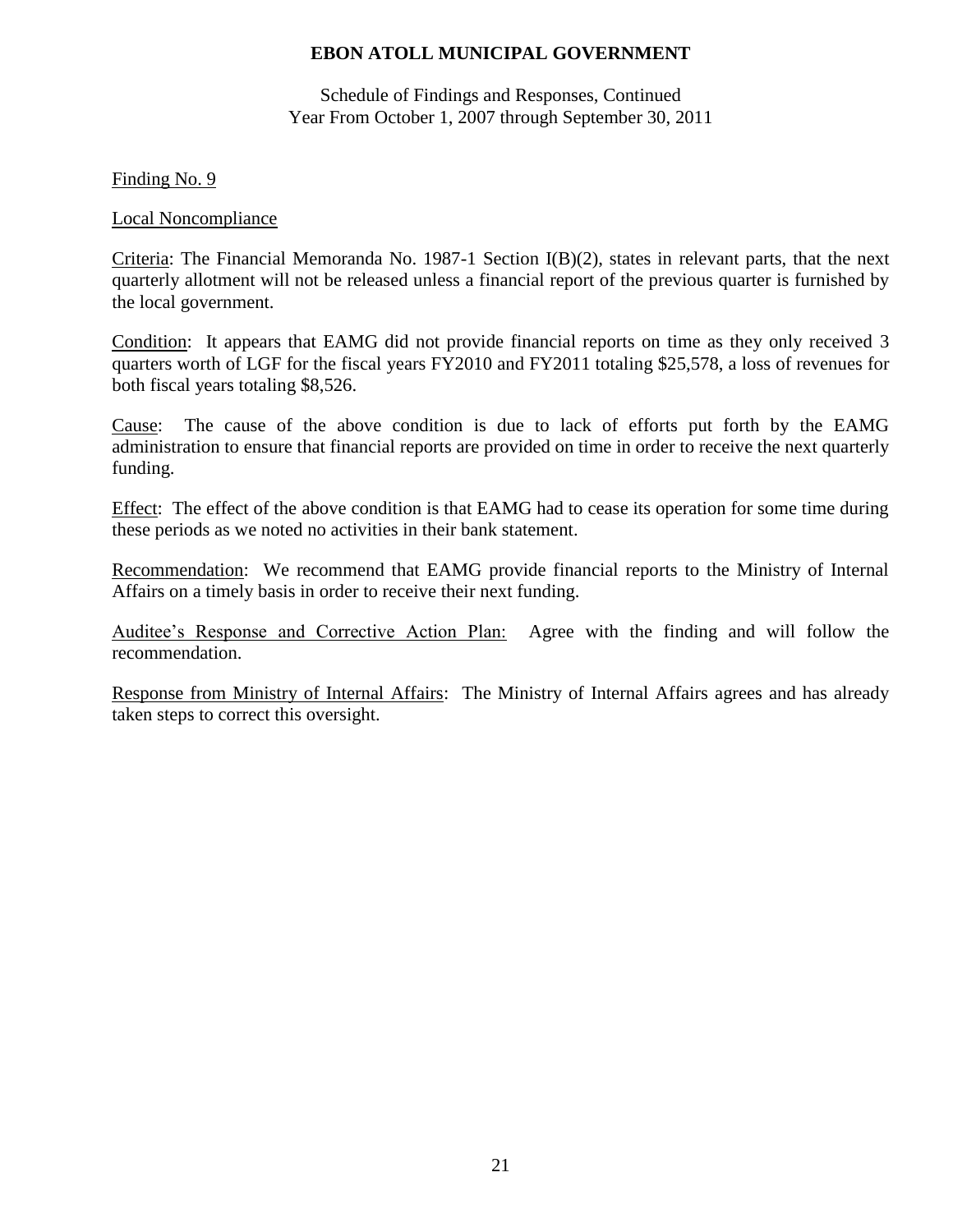Schedule of Findings and Responses, Continued Year From October 1, 2007 through September 30, 2011

### Finding No. 10

### Budget

Criteria: The Constitution of EAMG requires that no monies of the local government shall be expended without a budget appropriation ordinance. Additionally, budget worksheets should be calculated properly.

Condition: As part of our audit procedures, we compared budget to actual expenses and noted the following issues:

- The FY2008 budget ordinance did not match detail report; total budget approved was \$25,876 while detail total was \$26,684, a difference of \$808.
- No Other Expense was budgeted, however, EAMG reported \$2,230, \$1,695 and \$350 for FY2008, FY2009, FY2010, respectively.
- For FY2010 and FY2011, actual salaries and sitting fee expenditures were over budget by \$1,385 and \$1,810, respectively.

Cause: The cause of the above condition is lack of adherence to the EAMG Constitution.

Effect: The effect of the above condition is that EAMG was not in compliance with its Constitution and possibility of unauthorized expenditures.

Recommendation: We recommend that EAMG spent funds in accordance with their Appropriation Ordinance. We further recommend that budget worksheet be properly calculated.

Auditee Response and Corrective Action Plan: Agree and will follow the recommendation.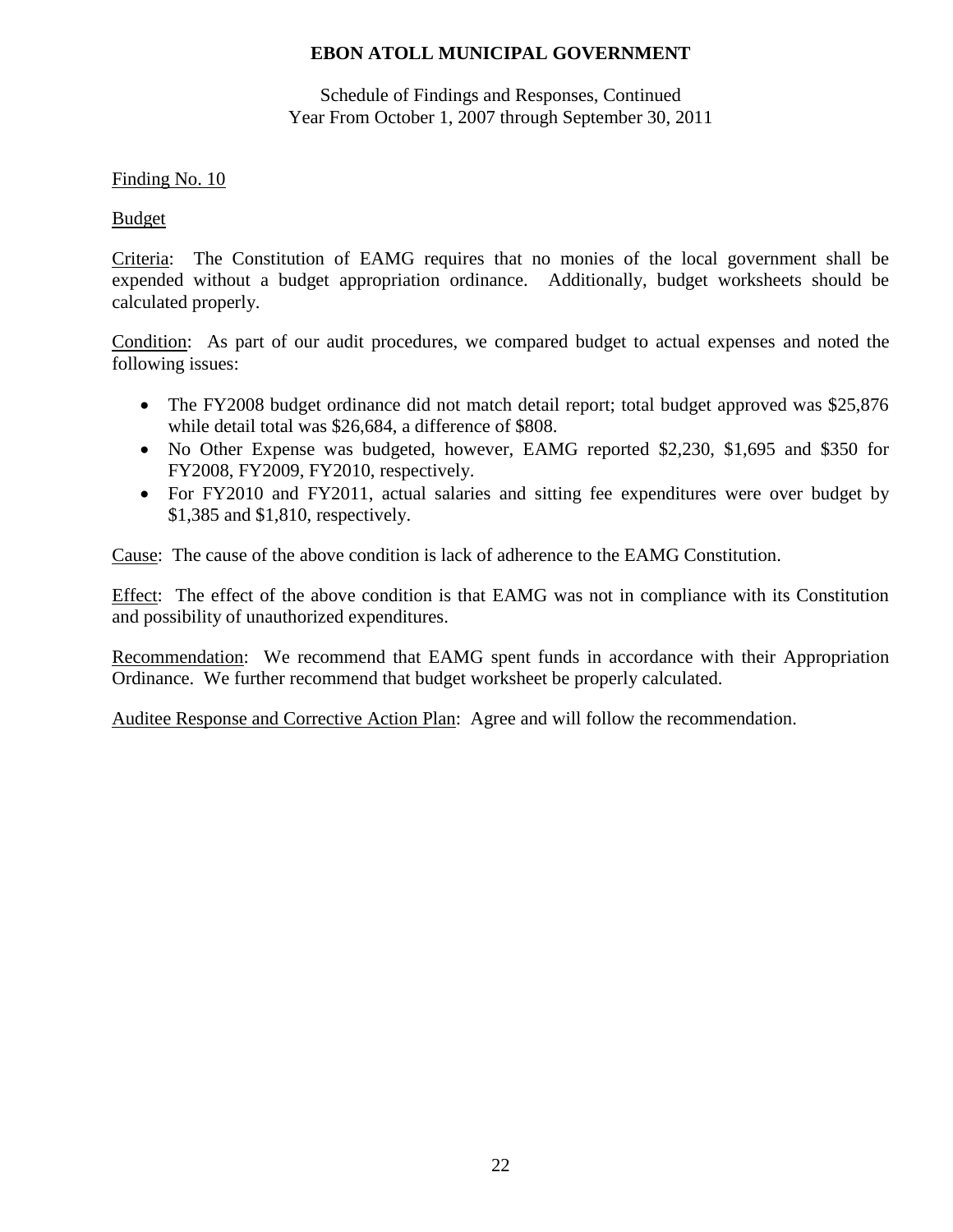Schedule of Findings and Responses, Continued Year From October 1, 2007 through September 30, 2011

Finding No. 11

## Local Government Accounting System

Criteria: All local governments are required to establish an accounting system pursuant to the Financial Memoranda No. 1987-1 issued by the Ministry of Internal Affairs. Furthermore, Section 31 of EAMG Constitution states, in relevant parts, that the Executive Committee shall cause to be kept full and proper accounts and records of revenues, expenditures, assets and liabilities of the local government. The accounts and records shall comply with any Local Government Financial Memoranda issued under Section 46(2) of the Local Government Act 1980. The accounting system also states that each local government shall utilize personnel action, travel advance, purchase order and budget control worksheet as part of their record keeping.

Condition: EAMG did not adopt the system established by Ministry of Internal Affairs or any accounting system at all and accounting forms as described in the above criteria were not utilized.

Cause: The cause of the above condition is the lack of oversight by the Ministry of Internal Affairs and the Ministry of Finance requiring EAMG to adopt the accounting system established for all local governments or other accounting system.

Effect: The effect of the above condition is that EAMG was not in compliance with the Financial Memoranda No. 1987-1 which resulted in:

- We were unable to perform an audit of a complete set of financial statements resulting in a disclaimer of opinion on the financial statements of EAMG.
- Financial transactions not recorded properly into a general ledger.
- EAMG did not record and report local revenues and their related expenditures which leaves room for misappropriation of funds.
- We were unable to verify that transactions were properly authorized and paid as a result of lack of utilization of accounting forms.
- We were unable to verify that travel and per diem reported of \$2,901 for the periods under audit were properly authorized and paid.

Recommendation: We recommend that EAMG utilize the accounting system established by the Ministry of Internal Affairs in order to comply with the Financial Memoranda No. 1987-1. We further recommend that the Ministry of Internal Affairs and the Ministry of Finance require that EAMG comply with this requirement prior to release of Local Government Fund appropriations. Additionally, we recommend that accounting forms be used as evidence that transactions were properly authorized and paid.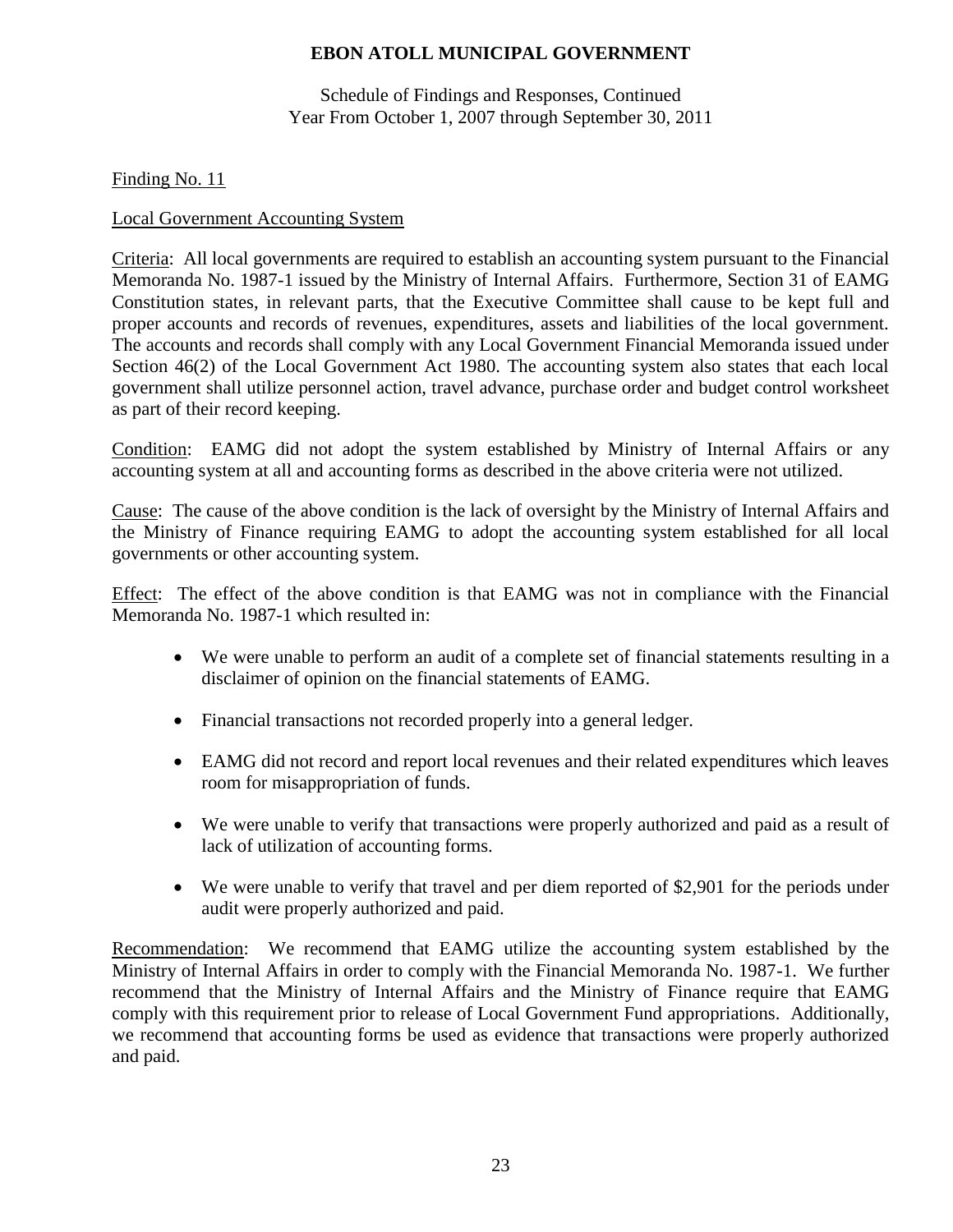Schedule of Findings and Responses, Continued Year From October 1, 2007 through September 30, 2011

Finding No. 11

### Local Government Accounting System, Continued

Auditee's Response and Corrective Action Plan: Agree with the finding and will try my best to follow the recommendation. But if I may, request hands on training with the new EAMG clerk and treasurer including the Mayor.

Response from Ministry of Internal Affairs: The Ministry of Internal Affairs agrees. The Ministry realized that the local government do need to have their accounting system in place.

Response from Ministry of Finance: Agree with finding. MOF will work with MOIA to ensure this is complied with.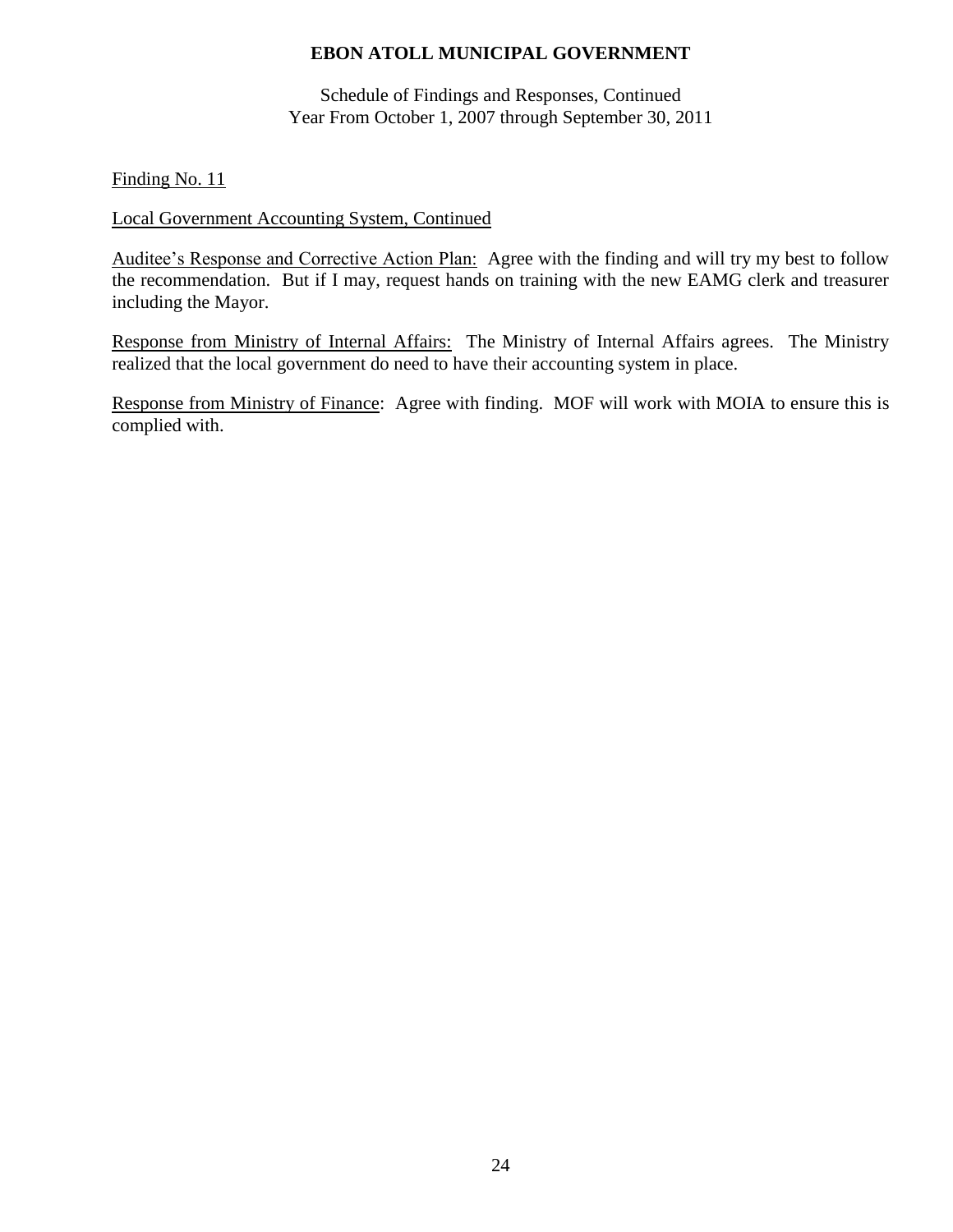Schedule of Findings and Responses Year From October 1, 2007 through September 30, 2011

Finding No. 12

Business Listing

Criteria: Section 203 of the Local Government Taxes and Fees Act of 1989 requires that at the end of each quarter, every Local Government Council shall provide to the Secretary of Finance, through the Secretary of Internal Affairs, a list of names of all businesses licensed under its jurisdiction.

Condition: We did not note any business listing filed with the Ministry of Internal Affairs and the Ministry of Finance.

Cause: The cause of the above condition is the lack of oversight by the Ministry of Internal Affairs to require that prior to acceptance of the financial reports that a business listing is provided as part of the required financial reports.

Effect: The effect of the above condition is that EAMG was not in compliance with the reporting requirements of the Local Government Tax and Fees Act.

Recommendation: We recommend that EAMG comply with Section 203 of the Local Government Tax and Fees Act of 1989. Furthermore, we recommend that the Ministry of Internal Affairs and the Ministry of Finance require that all local governments are aware of what their financial and reporting requirements are and to require that they comply with these requirements. Additionally, we recommend that prior to acceptance of the quarterly financial reports from each local government, the Ministry of Internal Affairs review the financial report using a checklist that lists what documents are required to be included in the financial report.

Auditee's Response and Corrective Action Plan: Agree with the finding and will follow the recommendation.

Response from Ministry of Internal Affairs: The Ministry of Internal Affairs agrees and takes the recommendation.

Response from Ministry of Finance: Agree with finding. MOF will work with MOIA to better monitoring and enforcement of financial reporting requirements for any further drawdown.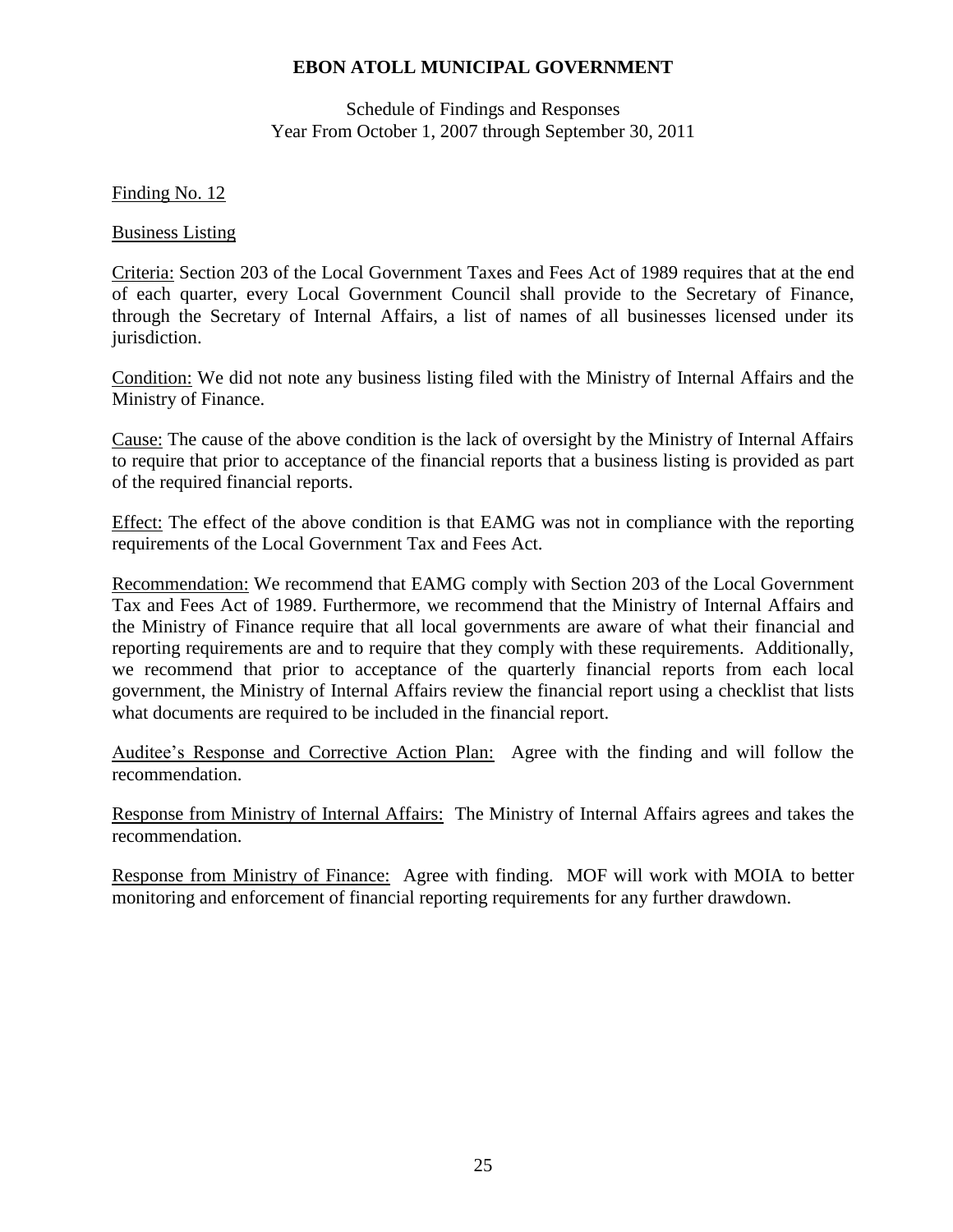Schedule of Findings and Responses, Continued Year From October 1, 2007 through September 30, 2011

## Finding No. 13

Meeting

Criteria: Section 9 of the EAMG Constitution states that meetings of the Council shall be held at least once in every month of the calendar year.

Condition: We noted during our audit that the above provision of the EAMG Constitution is not consistent with common practice and understanding of the Council. We noted that the Council usually budgets for sitting fee for four (4) times per year indicating quarterly meeting rather than monthly.

Cause: The cause of the above condition is inconsistencies in the Constitution of EAMG to common knowledge and practice of the Council.

Effect: The effect of the above condition is that EAMG was not in compliance with the provision of their Constitution requiring meetings to be held every month.

Recommendation: We recommend that EAMG review their Constitution and make amendments or comply with the current provision by holding monthly meetings of the Council.

Auditee and Corrective Action Plan: The council made amendment in the constitution and one of the amendment to amend from monthly meeting to quarterly meeting.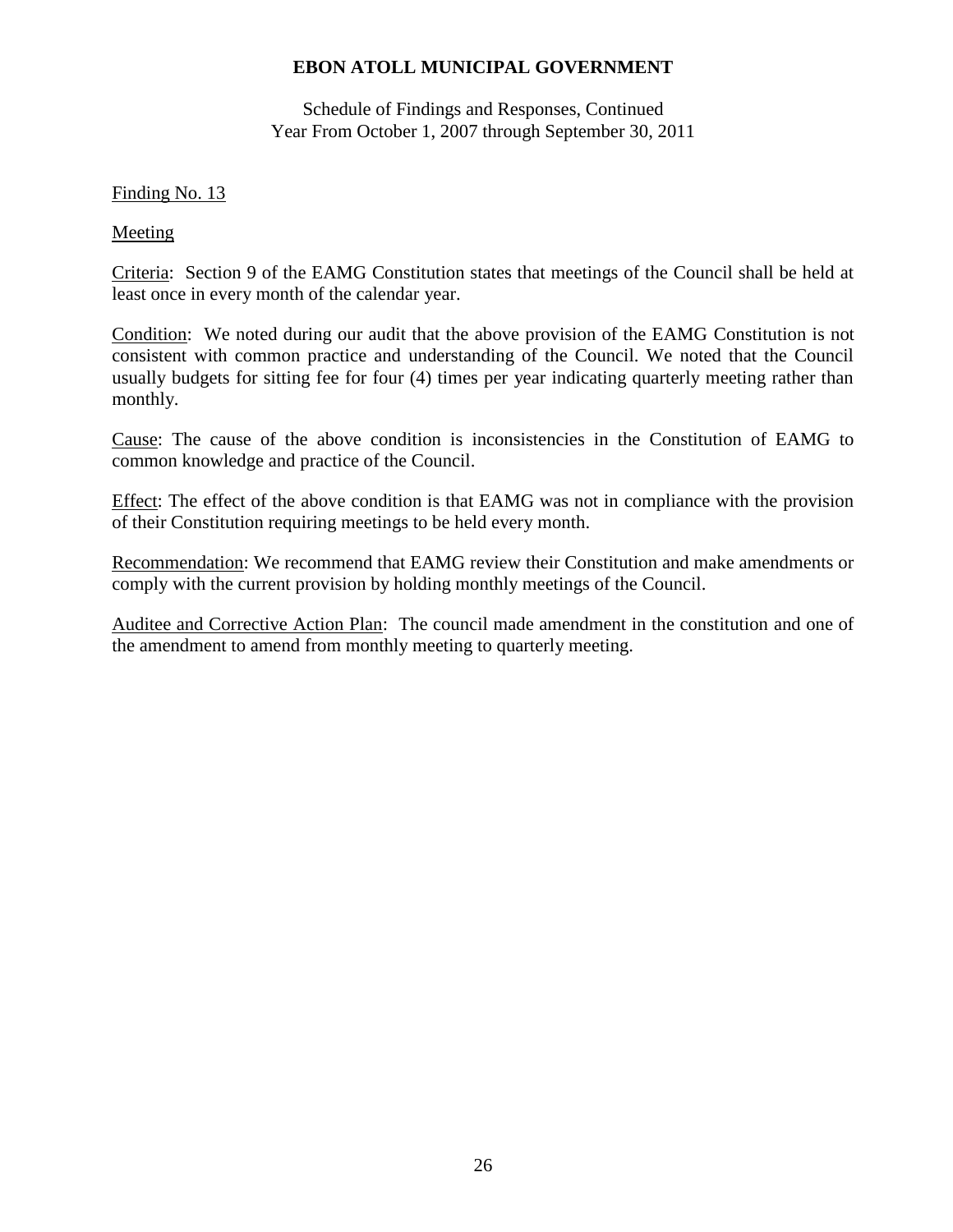Schedule of Findings and Responses, Continued Year From October 1, 2007 through September 30, 2011

## Finding No. 14

### Local Non-Compliance

Criteria: Section V subsections A, B, C, D, E and F of the revised Grant In-Aid Requirements states:

- 1. Ensure that community project benefit at least ten or twenty people in the immediate community.
- 2. All Grant-in-Aid application for local government shares must be complete and arrive at the Local Government Affairs Office not later than the last Friday of the month of June, at 5:00 p.m.
- 3. Ensure there is a proposal along with the application.
- 4. A resolution is required to be passed by Government which summarizes the purpose and intent of the grant-In-Aid project being applied.
- 5. Prior to the initiation of any project to be financed through grant-in-aid, the Community will show title or legal use right to the land on which the facility is to be located. This right must be guaranteed for at least the estimated life of the facility.

Condition: We noted a total of \$17,585 worth of building materials purchased from the grant-inaid fund for the periods from FY2009 through FY2011 for which we did not note compliance with the above criteria.

Cause: The cause of the above condition is the lack of adherence to the requirements of the Grant-In-Aid policy.

Effect: The effect of the above condition is non-compliance with the requirements of the Grant In-Aid policy.

Recommendation: We recommend that the Government comply with the requirement of the Grant In-Aid Policy. We further recommend that the Ministry of Internal Affairs and the Ministry of Finance ensure that all requirements of the grant-in-aid are complied with.

Auditee's Response and Corrective Action Plan: I agree and fully support the recommendation.

Response from Ministry of Internal Affairs: The Ministry of Internal Affairs agrees and has complied with the Grant-in-Aid requirements.

Response from Ministry of Finance: Agree with finding. MOF will continue to work with MOIA to strengthen its roles to ensure policies are adhered to.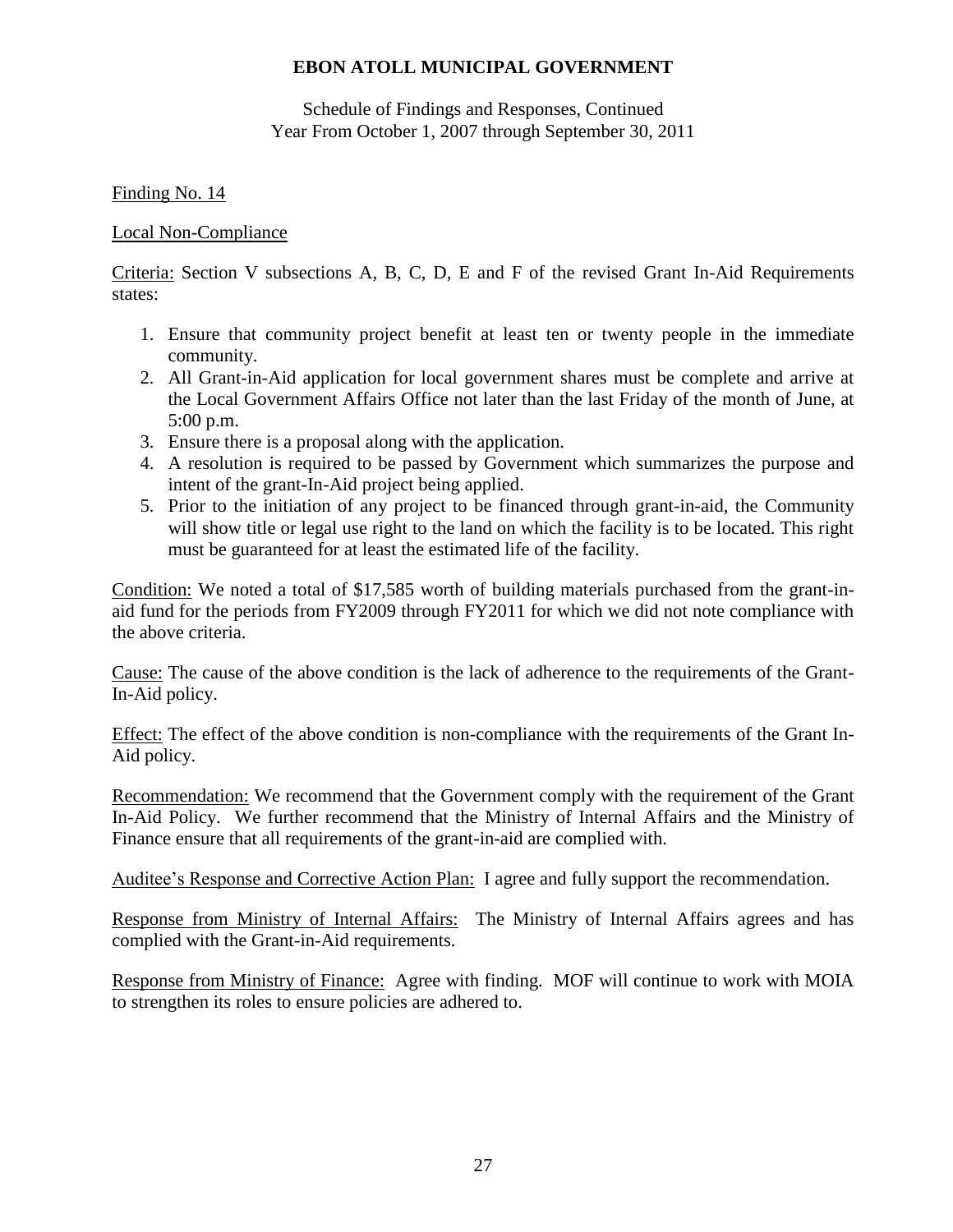Schedule of Findings and Responses, Continued Year From October 1, 2007 through September 30, 2011

### Finding No. 15

Fixed Assets

Criteria: The Local Government Accounting system requires that a local government should maintain a record of its fixed assets. Such register should document the type of assets acquired, costs of the assets, date of acquisition, location of the assets and who has custody of the fixed assets. Additionally, EAMG is required to file a report of property and equipment at the Local Government Affairs Division under Ministry of Internal Affairs that was purchased under ROC fund (OIEDF).

Condition: EAMG received a total of \$23,500 from the OIEDF fund that was used to purchase one pickup truck, however, a fixed assets register was not maintained for this asset or other assets of the Council.

Cause: The cause of the above condition is lack of adherence to established policies and procedures to ensure proper control of and accountability for fixed assets.

Effect: The effect of the above condition is the lack of compliance with established policies and procedures and possibility for misappropriation and misuse of public assets.

Recommendation: We recommend the Ministry of Internal Affairs to work with EAMG to ensure compliance with rules and regulations established in the Local Government Accounting system as well as the OIEDF. We further recommend that all assets be tagged and allocated a unique identification number to indicate EAMG ownership.

Auditee's Response and Corrective Action Plan: I agree with the finding and will work closely with Ministry of Internal Affairs and to ensure that all EAMG's property are tag.

Response from the Ministry of Internal Affairs: One step the Ministry of Internal Affairs has taken is in assisting the local governments to put seals in the local government assets. For next year, the office will be going to the outer islands to do assessment and inventory.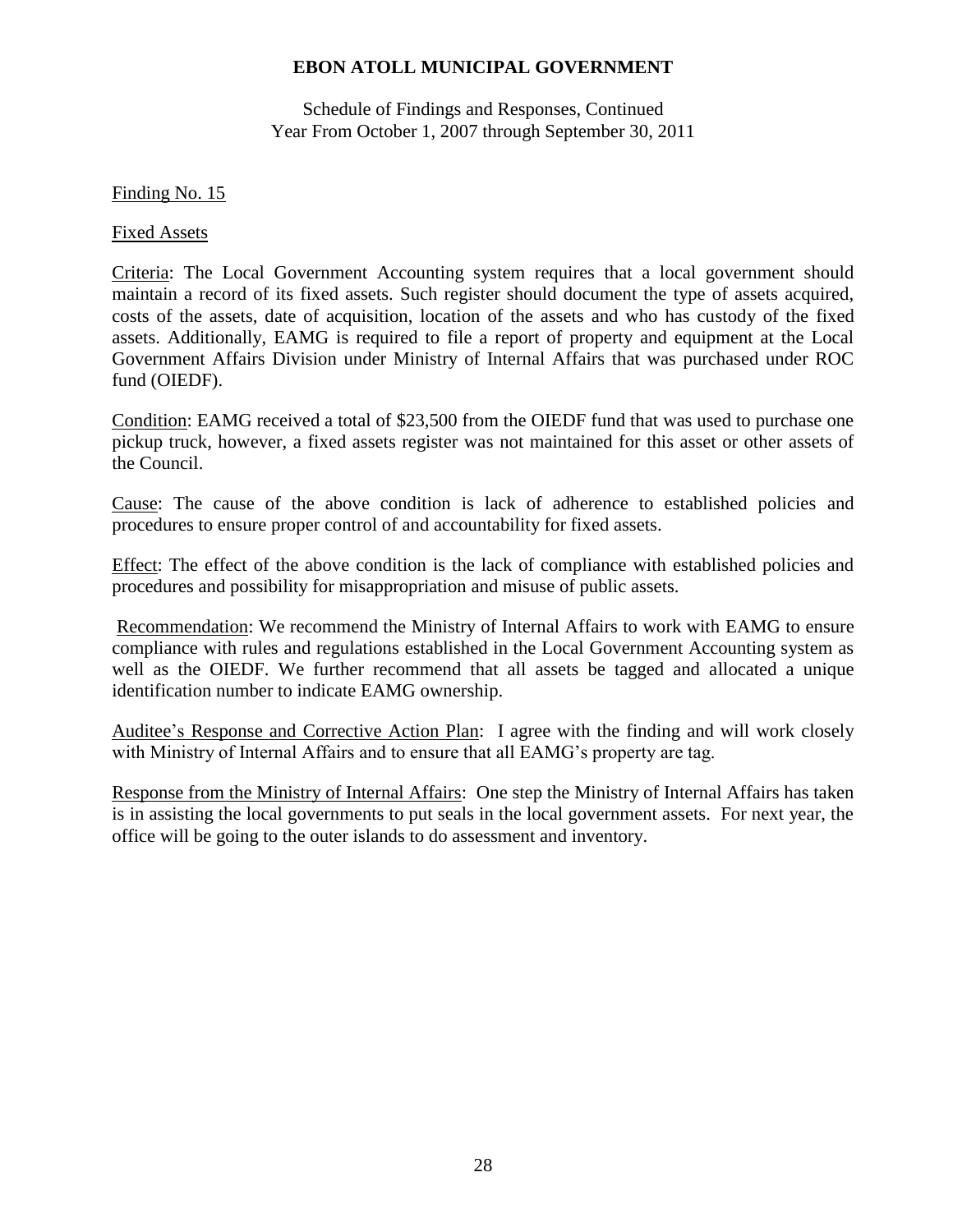Schedule of Findings and Responses, Continued Year From October 1, 2007 through September 30, 2011

#### Finding No. 16

#### Name of Government

Criteria: Section 1 of the Constitution of Ebon Atoll indicates that the name of the Government is Ebon Atoll Municipal Government.

Condition: The name use on the Bank of Guam account is Ebon Atoll Local Government and we could not find any documents on file that indicated the name change.

Cause: The cause of the above condition is the lack of adherence with EAMG Constitution.

Effect: The effect of the above condition is that EAMG may be denied access to their bank account.

Recommendation: We recommend that EAMG use the official name as stated in the Constitution to avoid future conflicts.

Auditee Response and Corrective Action Plan: Constitution amendment change name from EAMG to EALG.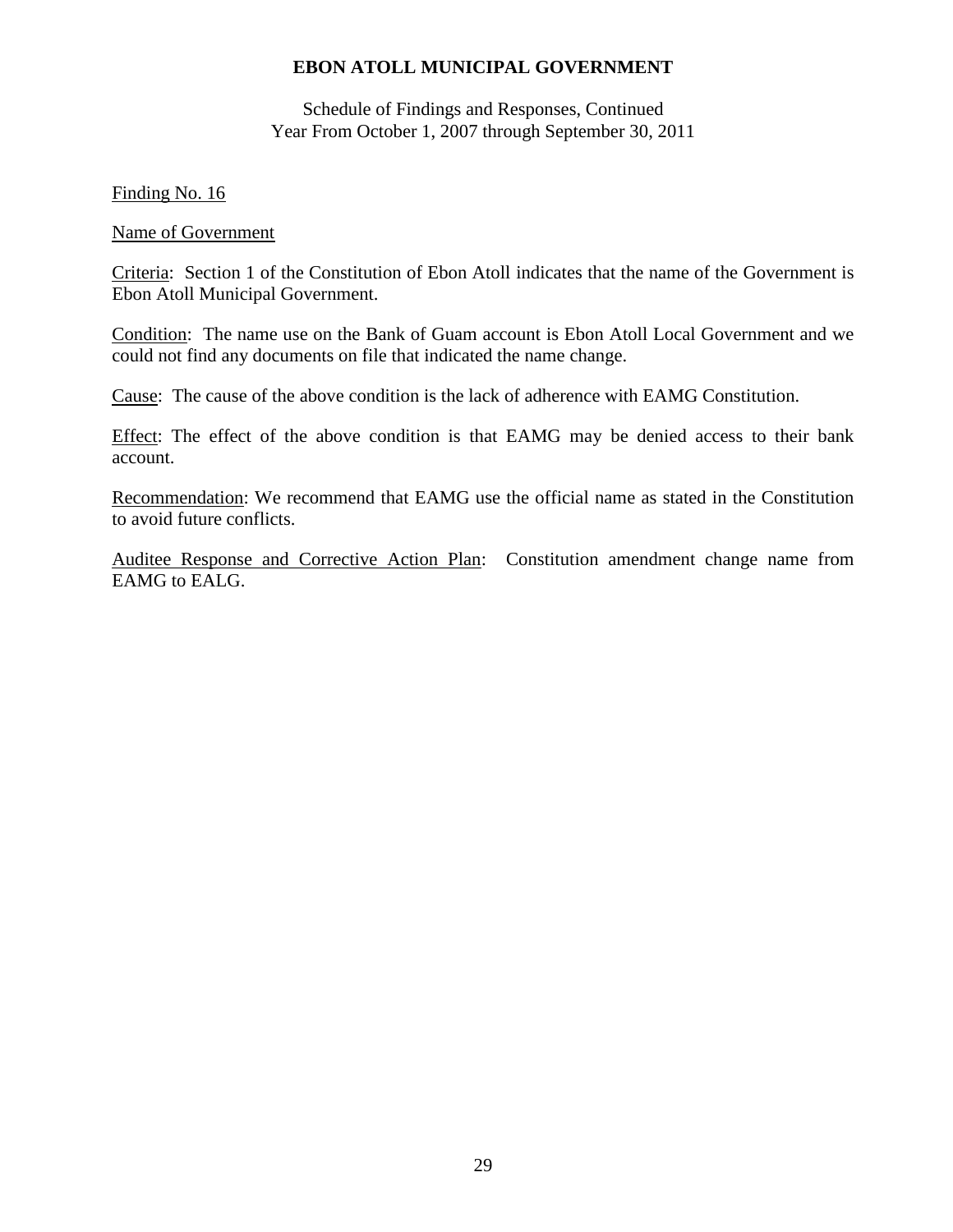Schedule of Findings and Responses, Continued Year From October 1, 2007 through September 30, 2011

### Finding No. 17

### Local Noncompliance – Income Tax and Social Security Tax

Criteria: The Income Tax Act of 1989 states that income tax shall be collected by the employer by deducting and withholding the tax imposed on any wages and salaries as and when paid or credited to the employee. Every employer required to deduct and withhold the tax imposed shall be liable for the payment and shall pay such tax to the Secretary of Finance. The Social Security Tax Act of 1990, states that a worker or a self-employed worker shall contribute to the Administration an amount equal to 7% of his/her salaries. The worker's contributions to the Fund shall be collected by the employer of the worker, by deducting the amount of the contributions due from the worker's earnings, and the employer shall remit the same to the Administration along with the employer's contributions. Every employer who is required to deduct the worker's contributions is liable for their payment to the Administration and shall be indemnified by the Administration against any claim or demand by any worker for the amount of such payment.

Condition: EAMG did not withhold income taxes and social security taxes for wages paid to the employees.

Cause: The cause of the above condition is the lack of adherence with the Income Tax Act of 1989 and the Social Security Act of 1990.

Effect: The cause of the above condition is noncompliance with Income Tax Act of 1989 and the Social Security Tax Act of 1990.

Recommendation: We recommend EAMG to comply with the Income Tax Act of 1989 and the Social Security Act of 1990.

Auditee Response and Corrective Action Plan: I agree with the finding. For the record and information the new administration (EALG) currently comply with the Social Security Tax. But the Income Tax, if I may, request for the outer islands employee to exempt from the Income Tax.